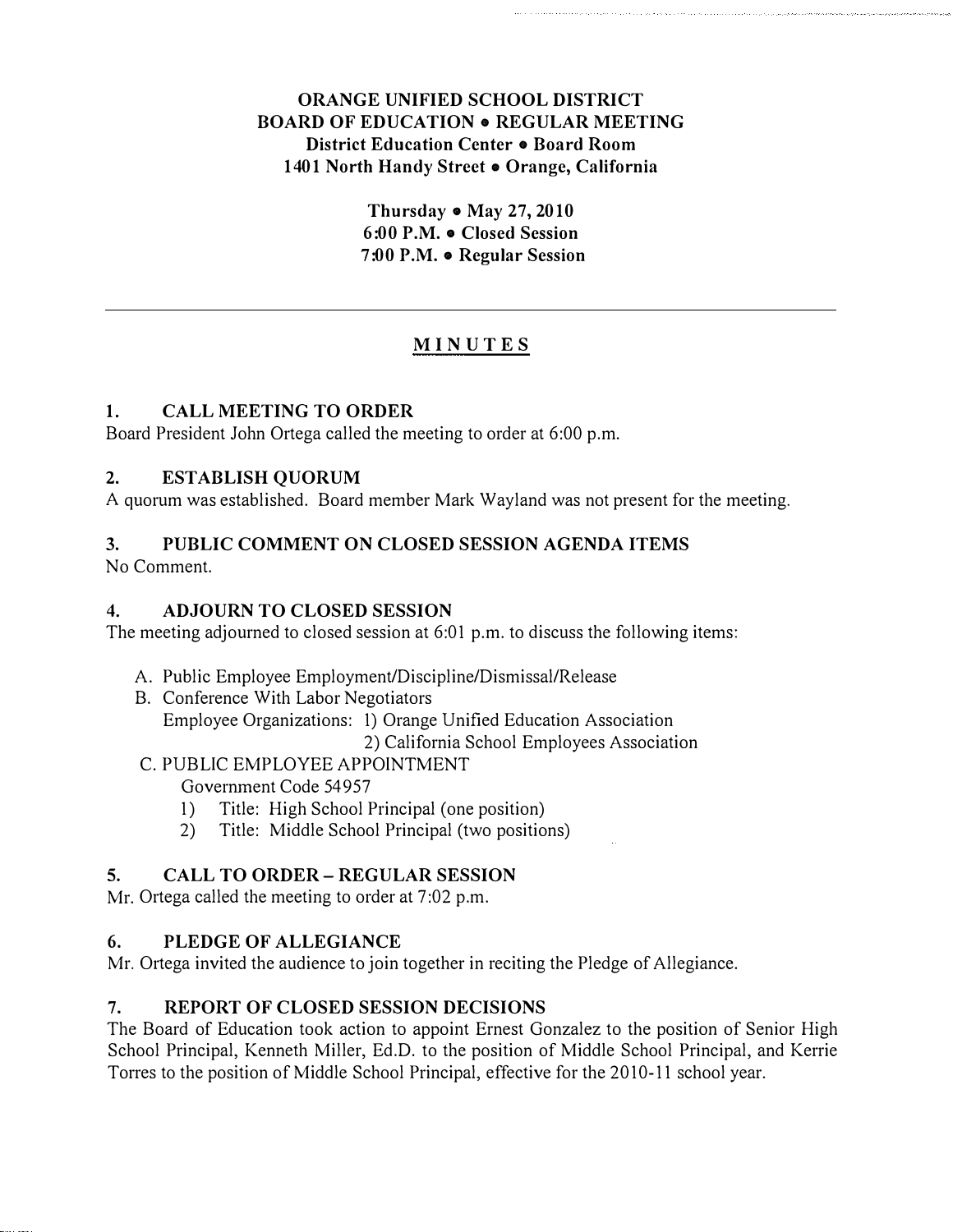# 8. ADOPTION OF AGENDA

#### Motion No. 90

It was moved by Mrs. Nichols, seconded by Dr. Deligianni, and carried by a vote of 6-0-1 (Absent: Wayland) to adopt the May 27, 2010 agenda.

# 9. ANNOUNCEMENTS AND ACKNOWLEDGMENTS

# Item 9.A. Superintendent's Report

Dr. Dreier noted that the school year is coming to a close, the CST testing is completed, boxes are taped up and it is a period of closure and celebration at our schools and throughout the District. Many schools are hosting open houses and many are also honoring parent volunteers to thank them for their hours of support. She noted that the Retiree Celebration will take place June 2 at the District Office and the Student Recognition will be held on June 3 at the District Office.

Dr. Dreier congratulated Villa Park High School senior Kevin Nguyen as one of only 60 Orange County high school students to have been named a National Merit Scholar. This is a highly elite designation that will be bestowed on just 0.5 percent of seniors nationwide. The honorees will receive college scholarships ranging from \$2,500 to \$10,000 annually.

Dr. Dreier announced that the Orange Rotary presented the Orange Rotary scholarships. Students from Orange High School each received a \$500 check to further their education. The recipients were: Joshua Wills, Maria Guevara, and Paulette Garcia. Dr. Dreier thanked the Orange Rotary for their continuous generosity and commitment to our students.

Finally, Dr. Dreier extended her congratulations to El Modena High School who received notification that the school has received a six-year W ASC accreditation. This is a high honor that is as a result of extensive planning and hard work.

#### Item 9.B. Board Presidents Report

No report

#### Item 9.C. Board Recognition of Students, Staff and Community

# Outstanding Employee of the Month

The Board of Education recognized Kathleen Boyd, Counselor at Canyon High School, as the recipient of the Outstanding Customer Service Award for the month of May. On behalf of the Board of Education, Mr. Ortega presented a Certificate of Recognition to Dr. Bowden who accepted the certificate on behalf of Mrs. Boyd who could not make the meeting due to a previous engagement.

# Item 9.D. State of the School Report

Mr. Ortega recognized and thanked the 2009-10 SACBE representatives for their excellent service to the District as participants in the Board meetings. A commemorative plaque was presented to each representative.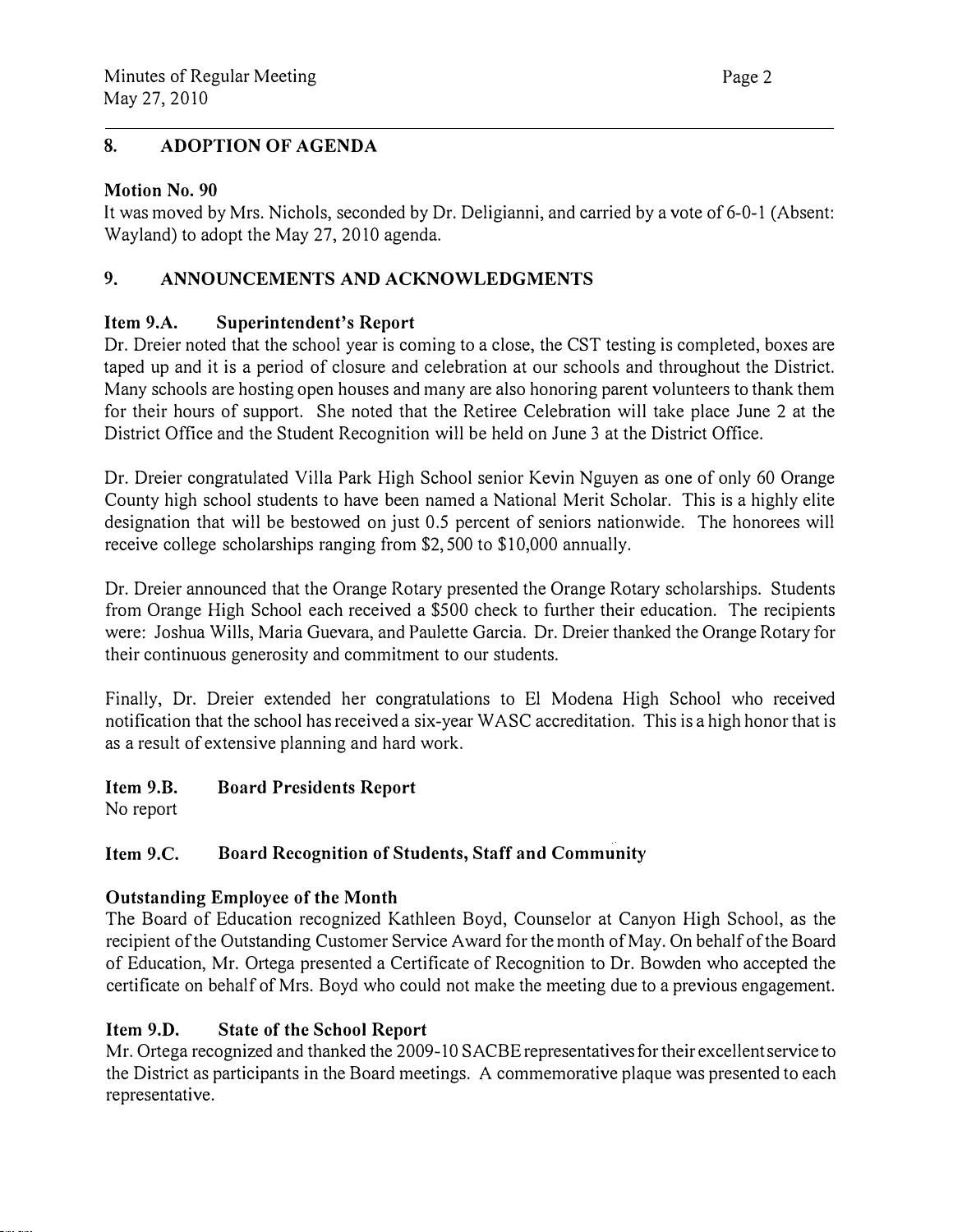The SACBE representatives for 2010-11 were introduced as follows:

- Canyon High Andrew Grant
- El Modena High Eden Loi
- Orange High Bryanna Hernandez
- Villa Park High Jorge Munoz
- Richland High (To be Determined)

## Item 9.E. Recognition of High School Students from the Class of 2010 - Outstanding Academic Achievement

The Board congratulated the following students from the class of 2009 for their outstanding scholastic achievements. Each high school selected their honorees from the group of students with the highest academic grade point average.

| Canyon High     | Beeta Mahdavi   | Summa Cum Laude       |
|-----------------|-----------------|-----------------------|
|                 | Sabran Masoud   | Summa Cum Laude       |
|                 | Brandon Vu      | Summa Cum Laude       |
| El Modena High  | Robert Konoske  | <b>Highest Honors</b> |
|                 | Stephen Pollard | <b>Highest Honors</b> |
| Orange High     | Ana Marcelo     | Valedictorian         |
|                 | Mai Vuong       | Salutatorian          |
| Villa Park High | Vickie Nguyen   | Summa Cum Laude       |
|                 | Kathleen Pham   | Summa Cum Laude       |

#### Board Member Recognition

Mrs. Moffat recognized Peg Benzie, teacher on special assignment at the District's Science Center, and Karen Barone, teacher of science and art from La Veta Elementary, for their dedication and hard work to the students of OUSD.

Mrs. Moffat recognized Portola Middle School. She recently visited the school and was greatly impressed with the excellent programs taking place and the wonderful spirit of optimism and excellence that is being carried through by the staff, students and others.

Mrs. Moffat congratulated Villa Park High School and their musicians who just completed their musical variety show.

# 10. APPROVAL OF MINUTES

April 22, 2010 (Regular Meeting)

#### Motion No. 91

It was moved by Mrs. Nichols, seconded by Mrs. Smith, and carried by a vote of 6-0-1 (Absent: Wayland) to approve the minutes of the April 22, 2010 regular meeting.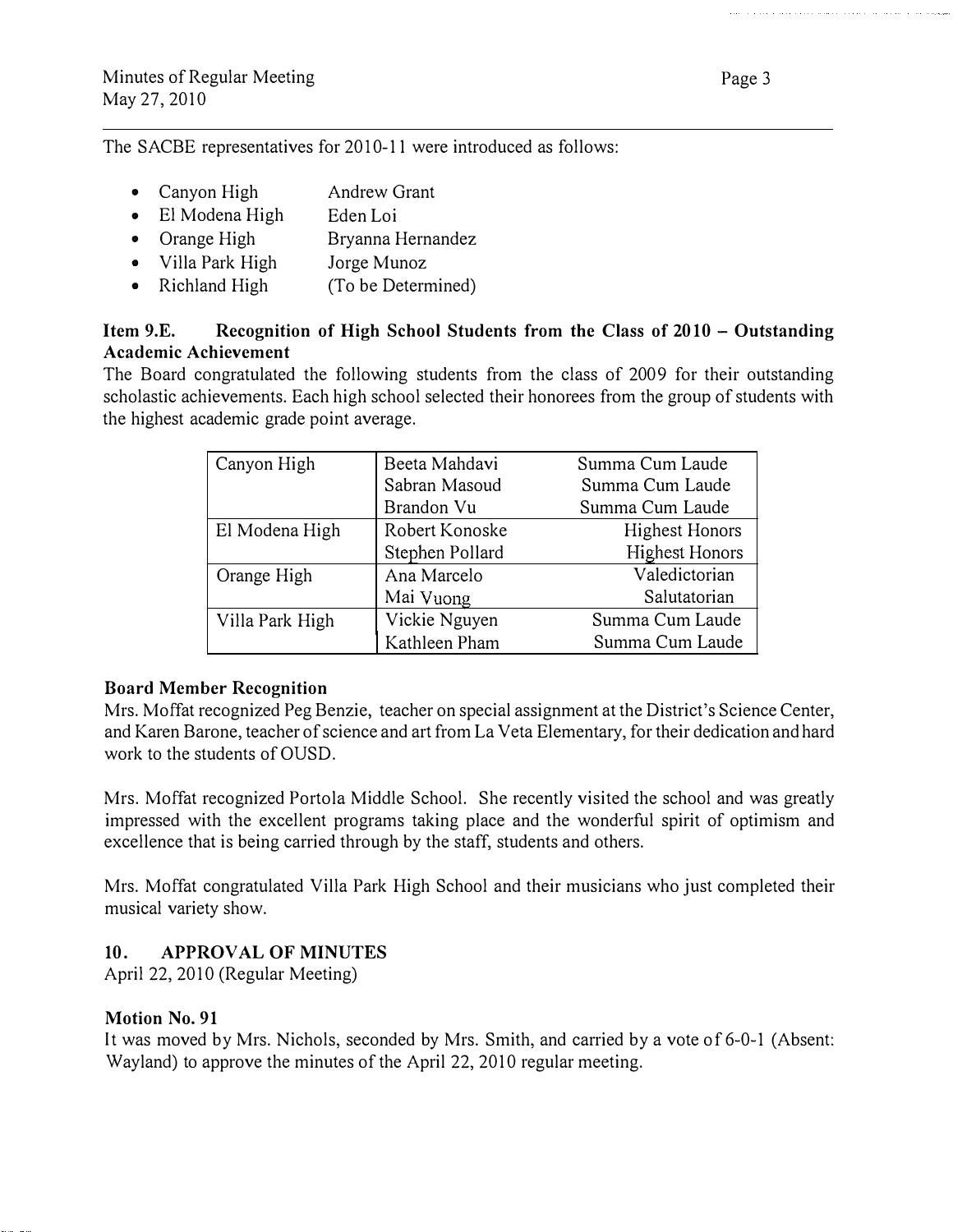#### II. PUBLIC COMMENT: Non-Agenda Items

Speakers

No speakers

# 12. ACTION ITEMS

## Item 12.A. California School Employees Association, Chapter #67, Initial Reopener Proposal

and a construction of the complete state and

The California School Employees Association presented for Board consideration the attached initial proposal for the 2010-11 reopener negotiations.

# Public Hearing

The Board President closed the regular meeting of the Board of Education and opened the public hearing at 7:31 p.m.

#### Speakers

No speakers

The Board President closed the public hearing and reopened the regular Board of Education meeting at 7:32 p.m.

# 13. INFORMATION/DISCUSSION ITEMS

#### Item 13.A. Legislative Coalition - Committee Report

Chairperson, Larry Colm, provided an update on current Legislative Coalition information. He remarked on SB955 and noted that it is waiting for a date to go to the senate floor for a vote.

#### Item 13.B. Budget Update

Mr. Christensen provided an update on the impact of the proposal to the District budget. He noted that the Governor released the May Revise on May  $14<sup>th</sup>$ . Upon initial review, it appeared there were not going to be any changes that were material to school districts. The negative COLA that was estimated was revised lower. Other changes proposed included changing the "\$201 hit" to a percentage amount of 3.85%. The affect was minimal. However, the Governor did not specify from where the 3.85% was to be taken or how it was to be computed. The Department of Finance is in negotiations to determine exactly how this is going to be applied. More information will be provided as it becomes available.

# 14. CONSENT ITEMS

# Pulled Item

Item 14.U. Request to Change Board Meeting Date Pulled by Mrs. Moffat.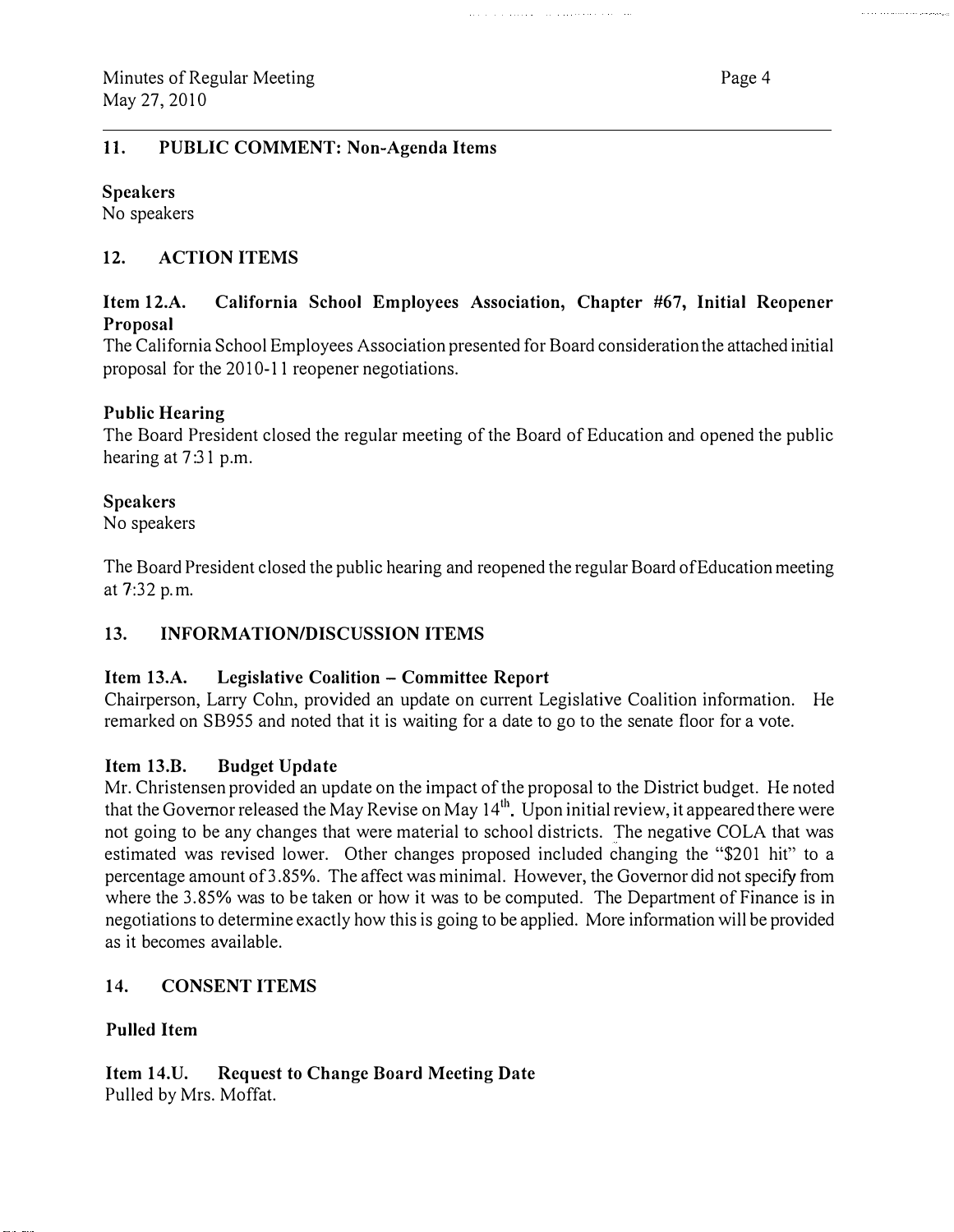#### Motion No. 92

It was moved by Mrs. Nichols, seconded by Mrs. Smith, and carried by a vote of 6-0-1 (Absent: Wayland) to approve the consent items, minus Item 14.U.

#### Item 14.A. Gifts

The following gifts and attached list of cash donations totaling \$24, 326.30 was donated to the District for use as indicated. A letter of appreciation will be forwarded to the benefactors.

- Yamaha sound system to Olive Elementary School, donated by the Olive Parent Teacher Club
- Refurbished Dell computer tower and monitor to Parkside Pre-K and kindergarten class, donated by Juliana & Keith Short

#### Item 14.B. Purchase Orders List

The Board approved the Purchase Order List dated May 3, through May 16, 2010 in the amount of \$734,051.78. See attached Purchase Orders Lists.

#### Item 14.C. Warrants List

The Board of Education approved the Warrants List dated May 3 through May 16, 2010 in the amount of \$4,404,810.25. See attached Warrants List.

#### Item 14.D. Contract Services Report- Administrative Services

The following contract services for Administrative Services were approved:

#### ATKINSON, ANDELSON, LOYA, RUUD & ROMO

Atkinson, Andelson, Loya, Ruud & Romo will provide legal services to the District in matters related to general counsel, and issues related to construction. An open purchase order will be established for the payment of invoices through June 30, 2011. General Fund . . . . . . . not-to-exceed . . . . . . . . . . . \$30,000

# CALIFORNIA SCHOOL BOARDS ASSOCIATION

The California School Boards Association (CSBA) has long served as the provider for the District's I-Iazmat Communications Program. Federal and state, health and safety regulations require employees to have access to Material Safety Data Sheets (MSDS) for each hazardous material at a site. This easy-to-use, low-cost program eliminates the need to maintain paper copies of MSDS onsite and includes the dissemination of Hazmat related information including Material Safety Data Sheets and Chemical Spill and Poison Control information services to all District sites. Authorization is requested to continue those services with CSBA for the period of July 1, 2010  $-$ June 30, 2011, in the amount of \$2,070.

#### **CENTRATION**

Centration Management Advisors and Consultants will process mandated cost reimbursement claims beginning with fiscal year 2009-10 and 2010-11 estimate claims. With the ongoing efforts of public agencies to seek reimbursement for state-mandated activities, there are an ever increasing number of areas in which to seek monetary restitution. The State reimburses I 00% of the cost for the contracted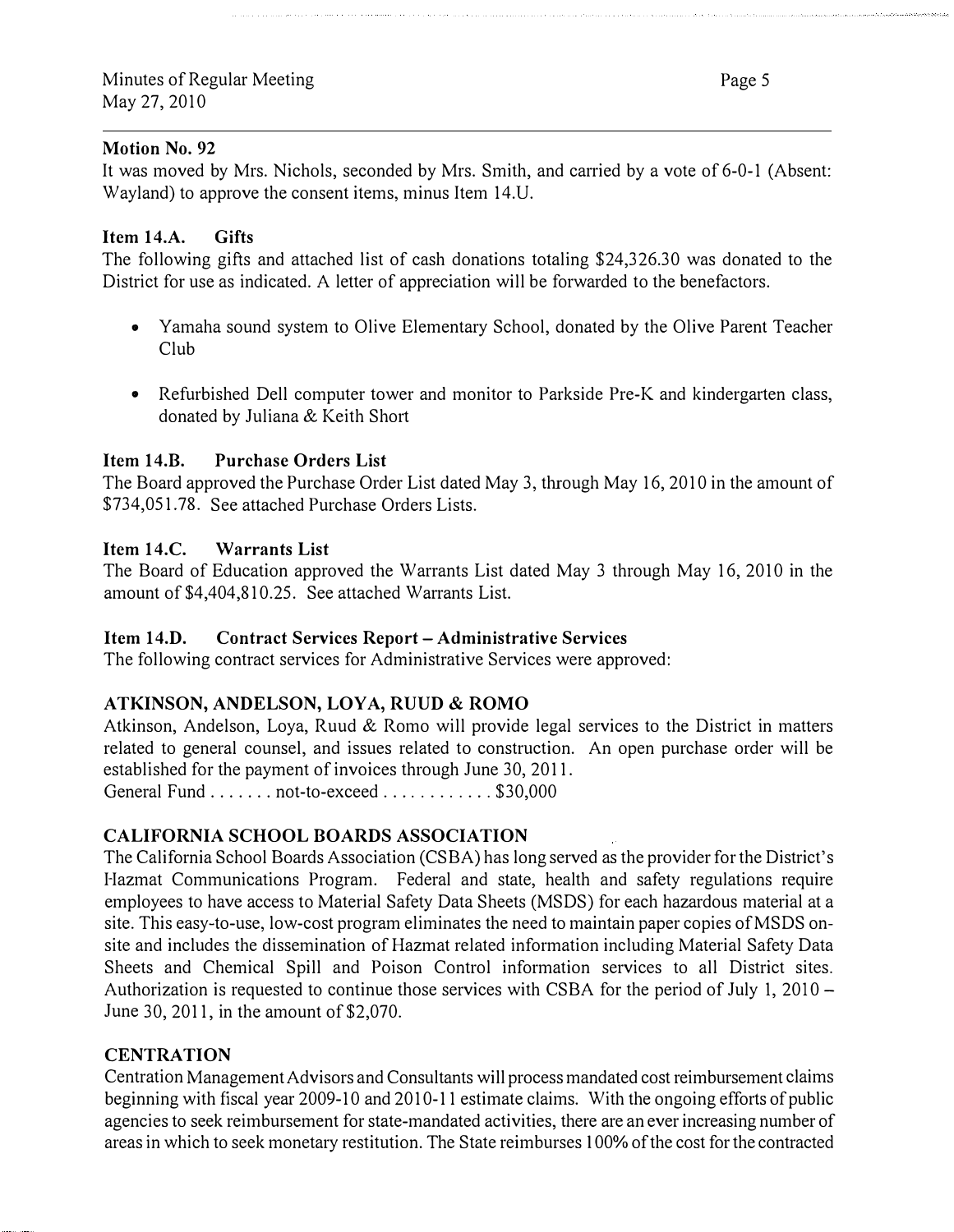services for preparing and filing of mandated costs reimbursement claims. Staff reviewed three proposals and recommends contracting with Centration. Below is a list of firms that provided proposals:

#### Consultant Quote:

| Centration                    | \$27,000 |
|-------------------------------|----------|
| Axiom                         | \$27,185 |
| School Innovations & Advocacy | \$41,500 |

General Fund ... ........ not-to-exceed ......... . \$27,000

# DANNIS, WOLIVER & KELLEY (DWK)

Dannis, Woliver & Kelley (DWK) will provide legal services to the District in matters related to general counsel, and issues related to construction. An open purchase order will be established for the payment of invoices through June 30, 20 II.

General Fund . . . . . . . not-to-exceed . . . . . . \$30,000

# DAVIS DEMOGRAPHICS & PLANNING, INC.

Davis Demographics and Planning (DDP) has worked with the District for the last fourteen years to provide emollment and demographics projections by integrating the District's student database into a geographic information systems (GIS) program. To be an effective tool for the management and planning of facilities, the data must be collected annually. The data collection date corresponds annually with the State of California CBEDS reporting date. DDP will provide support to staff to update the GIS data layers (streets, boundaries, student geocoding and residential development). Capital Facilities Fund .... not-to-exceed .......... \$45,000

#### EAGLE SOFTWARE

Eagle Software provides AERIES maintenance and support for the student information system, including telephone support, updates and enhancements for all sites, through June 30, 2011. Information Services . . . . . . not-to-exceed. . . . . . . . \$30,832

#### HAZTRAINER MULTI-NATIONAL, INC.

The services of a qualified company are required to provide asbestos awareness and lead hazard training to Maintenance personnel as required by OSHA. The attendees will receive a certificate of training. HazTrainer Multi-National Inc. is qualified and can provide this training. Maintenance ...... not-to-exceed ...... ........... \$1,175

# JANA MILLS CONSULTING SERVICES

The District requires construction contract management services in the Facilities and Planning Department to efficiently manage bidding and contracts for modernization funded construction projects. Jana Mills is qualified to perform this work.

Special Reserves/Capital Projects .. not-to-exceed ... \$90,000

#### J.D. DIFFENBAUGH

The District awarded Bid No. FC6019 – Modernization – Yorba Middle School to J. D. Diffenbaugh, Inc., on June 18, 2009. Change Order 2.f increases the value of the contract and does not add any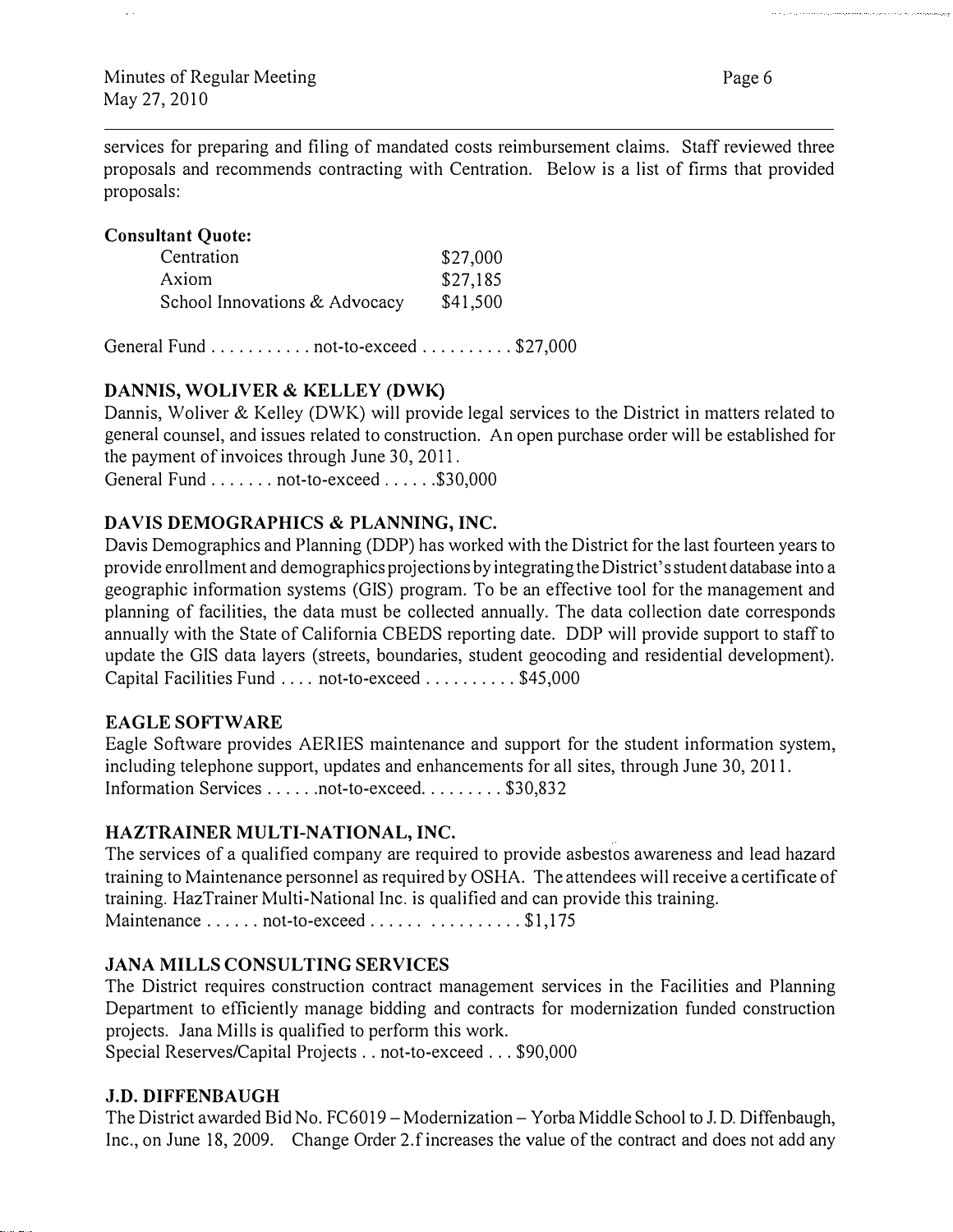Page 7

additional time to the contract. The cost and scope were reviewed and found to be reasonable by the architect, construction manager and staff. This Change Order falls within the allowable maximum per the Public Contract Code.

#### KEENAN & ASSOCIATES

Keenan & Associates is the administrator for Property and Liability claims. They represent the District in connection with investigations, processing and resolution of claims. Keenan's fee is based on the number of hours worked. Approval of this item will authorize the District to contract with Keenan  $&$  Associates for claim administration for 2010-11.

Risk Management ...... anticipated cost .......... \$20,000

#### MARK J. PAONE, AlA

The services of an architect are necessary to finish the sampling and testing, compiling the reports and submitting the documents to the Office of Public School Construction for Fairhaven ES. Mark Paone Architects was awarded the contract and additional time, beyond what was originally proposed, is required for completion.

Special Reserves ....... not-to-exceed ........... \$5,000

#### MARS ENVIRONMENTAL, INC.

The District solicited proposals for hazardous waste disposal services and the firm Mars Environmental, Inc. was selected. The Maintenance and Operations Department anticipates using Mars Environmental, Inc. to provide disposal services for hazardous waste materials for the 2010-11 fiscal year. The use of a pre-approved vendor will allow the timely removal of waste products from District facilities as may be required.

General Fund ....... not-to-exceed ............. \$20,000

#### MINISOFT, INC.

Mini Soft is the complete terminal emulation and date communication package that is used by OUSD users to access the QSS Business System. Minisoft 92 provides users with a powerful connectivity tool that combines the flexibility of the PC environment with the power of host computing. This item is for license from June 1, 2010 to May 31, 2011.

Information Services ...... not-to-exceed ........ \$3,000

#### ORANGE COUNTY DEPARMENT OF EDUCATION

Orange County Department of Education (OCDE) provides technical support and training for intranet network support services, payroll support, Internet filtering, and data circuit network management. Approval of this item will provide the District services during the 2010-11 fiscal year. Information Services . . . . not-to-exceed . . . . . . . . . . . \$900

#### PACIFIC MEDICAL

Since 1987, the District has been required to provide on-going annual physical examinations to employees who are exposed to asbestos during the course of work. Those employees who are required to wear respirators are also required to receive an annual physical examination. In addition, recent lead monitoring requirements were enacted requiring annual blood serum lead analysis. Pacific Medical Clinic will conduct the required medical examinations and comply with state and federal law for record-keeping requirements. Approval of this item will provide the District services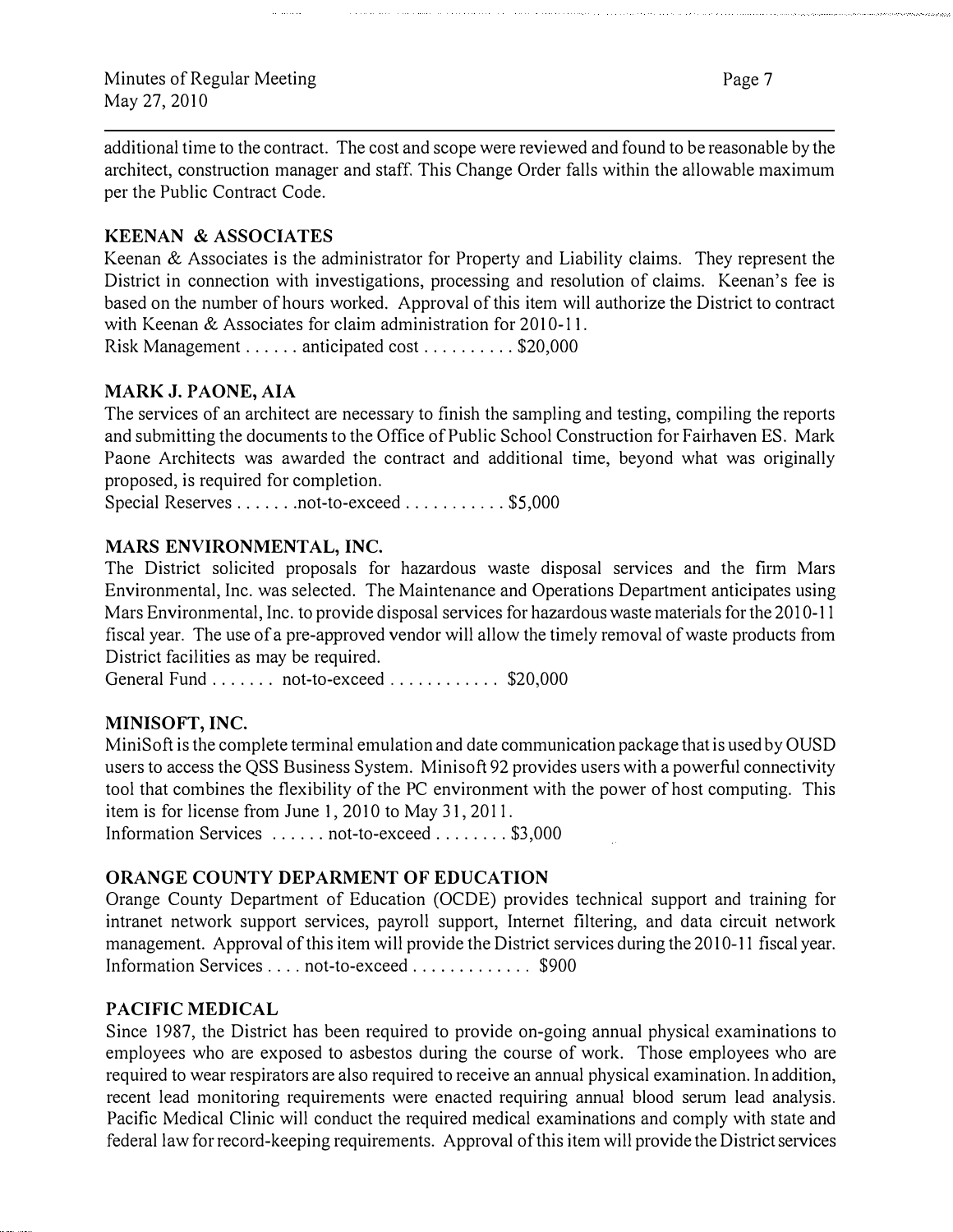during the  $2010-11$  fiscal year. General Fund ........ not-to-exceed .............. \$6,500

# PARKER & COVERT, LLP

Parker & Covert, LLP provides legal services to the District in matters related to negotiations, general counsel, and other issues related to education. An open purchase order will be established for the payment of invoices through June 30, 2011.

General Fund ....... not-to-exceed ............ \$300,000

#### PARKER & COVERT, LLP

The District requires the services of Parker & Covert, LLP to provide legal counsel and consultation in matters related to the modernization program, surplus property utilization/liquidation and developer fee issues. An open purchase order will be established for the payment of invoices through June 30, 2011.

Special Reserves . . . . not-to-exceed . . . . . . . . . . . \$55,000

# PHANTOM TECHNOLOGIES

Phantom Technologies will provide the iBoss Web Filter 10550. This web filter will strengthen the District's current Internet security, including Internet filtering, advanced threat protection and reporting. Approval of this item will provide the District services during the 2010-11 fiscal year. Information Services .... not-to-exceed ......... \$13,000

#### PRIEST CONSTRUCTION SERVICES

The Department of the State Architect (DSA) requires a certified Inspector of Record (!OR) to inspect all school construction projects. The District requires the services of DSA certified inspectors to provide in-plant and on-site inspections for the modernization program. Currently, the District has the need for inspection services for the Sycamore Elementary School Modernization, Phase 6, Parking Lot Renovations project. Priest Construction Services has the experience and availability to provide the required inspection services.

Special Reserve/Capital Projects ... not-to-exceed ... \$25,000

#### PRIEST CONSTRUCTION SERVICES

The District requires the services of a qualified Division of the State Architect (DSA) inspector to oversee the on-site inspection of work performed for the McPherson Magnet HVAC Replacement project in buildings 500 & 600. Priest Construction Services, Inc. is qualified and can provide the required on-site inspection.

Special Reserves Fund ......not-to-exceed ........ \$12,500

#### PUBLIC ECONOMICS, INC.

The District currently utilizes the services of Public Economics to provide professional analyses and consultation services on various economics matters concerning public finance issues, i.e. redevelopment agreements, community facility districts and bond sales. Services will be provided for the  $2010-11$  school year.

General Fund ..... not-to-exceed ................ \$5,000

# RIVERSIDE PUBLISHING CO. (DATA DIRECTOR)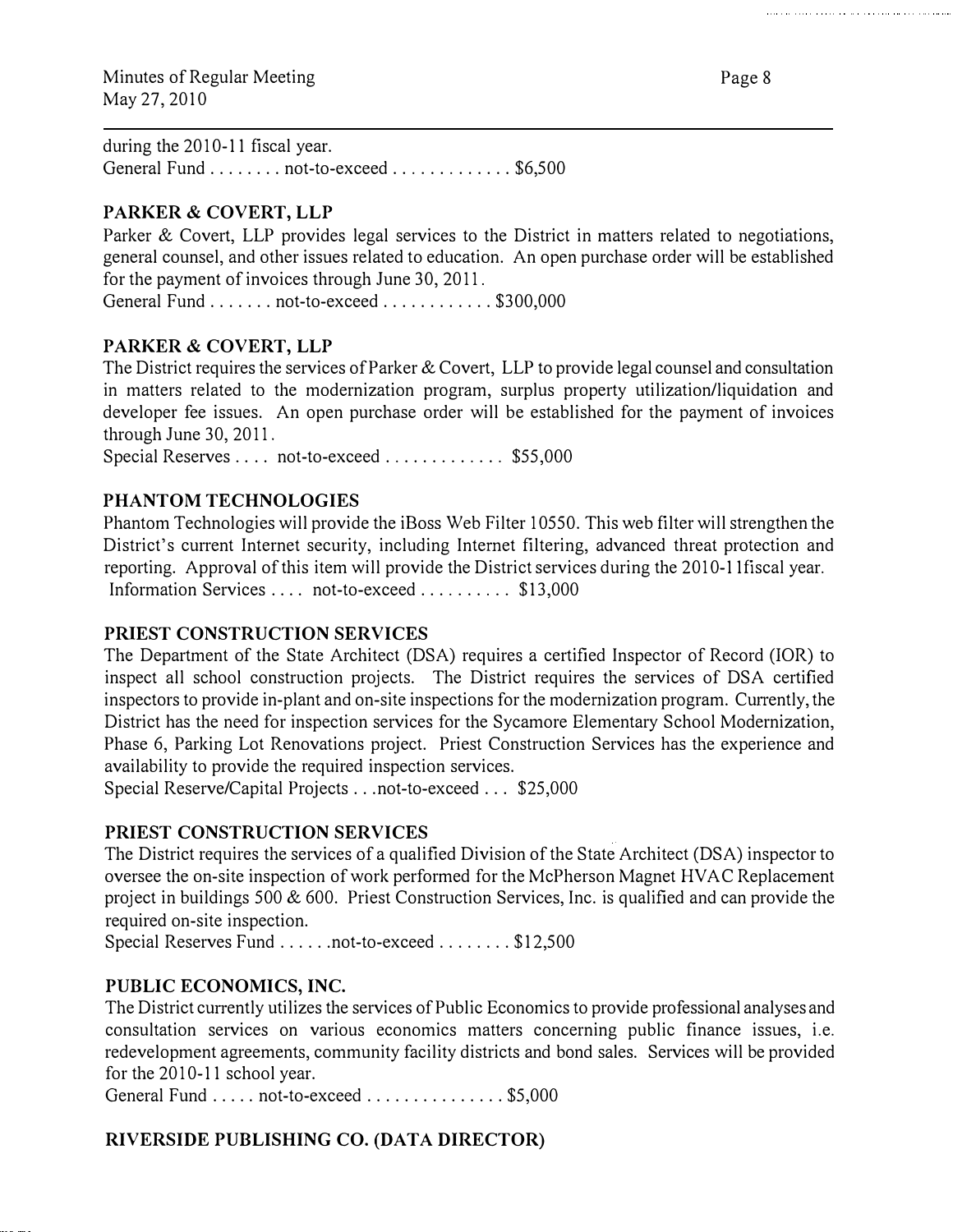The District uses software to guide instructional decisions and actions to improve academic success The District piloted the DATA Director software last year and is impressed with the performance. This contract will provide the licensure necessary to use this software for the next two years.

| 2010-11     | \$215,000 |
|-------------|-----------|
| $2011 - 12$ | \$215,000 |

EIA, Title I, Title II Funds . . . . not-to-exceed . . . . . \$430,000

# SCHOOL SERVICES OF CALIFORNIA

The District retains School Services of California, Inc., on an annual basis for information, consultation, and support on various issues related to the State budget, legislation, contract negotiations support, and other general areas of education.

Services will be provided during the 2010-11 school year.

General Fund .... not-to-exceed ................. \$7,500

# SMITH EMERY LABORATORIES

The District requires material testing services for modernization projects. Smith-Emery Laboratories will provide these services for the Sycamore Elementary School Modernization, Phase 6, Parking Lot Renovations project. The fees are based on an hourly basis and include laboratory testing, as needed. Special Reserve/Capital Projects ... not-to-exceed .. . \$17,100

#### SOUTHERN CALIFORNIA REGIONAL LIABILITY EXCESS FUND (ReLiEF)

This joint powers authority (JPA) provides property and liability coverage to the District. The JPA has been challenged to maintain coverage that will meet the unique needs of school districts and maintain stability in rates. The District supplements the JP A coverage with Crime and Equipment Breakdown coverage to achieve lower deductibles and coverage for losses that the JPA would not otherwise cover. Approval of this item will authorize the District to continue membership with ReLiEF for 2010-11.

Risk Management ....... expected cost ........ \$980,678

#### WeTip

This is an anonymous crime reporting program that is linked with local police and fire agencies. Calls to WeTip are identified with a code number or a code name and no actual names are exchanged. Information is gathered by We Tip and shared with the authorities in hopes of identifying people responsible for vandalism, arson, child abuse, etc. Authorization of this item will allow the District to continue membership with WeTip.

Risk Management . . . . . . . . . . expected cost . . . . . . . \$1,757

#### YORK

This is the workers' compensation claim administrator. Their Medical Provider Network (MPN) is made up of hand selected physicians with proven treating ethics and good medical results. YORK understands that the District intends for injured workers to be treated fairly, and for fraudulent claims to be defended aggressively. Authorization of this item will permit

staff to contract with YORK for the 2010-11 fiscal year.

Self Insurance Fund ....... expected cost ....... \$135,780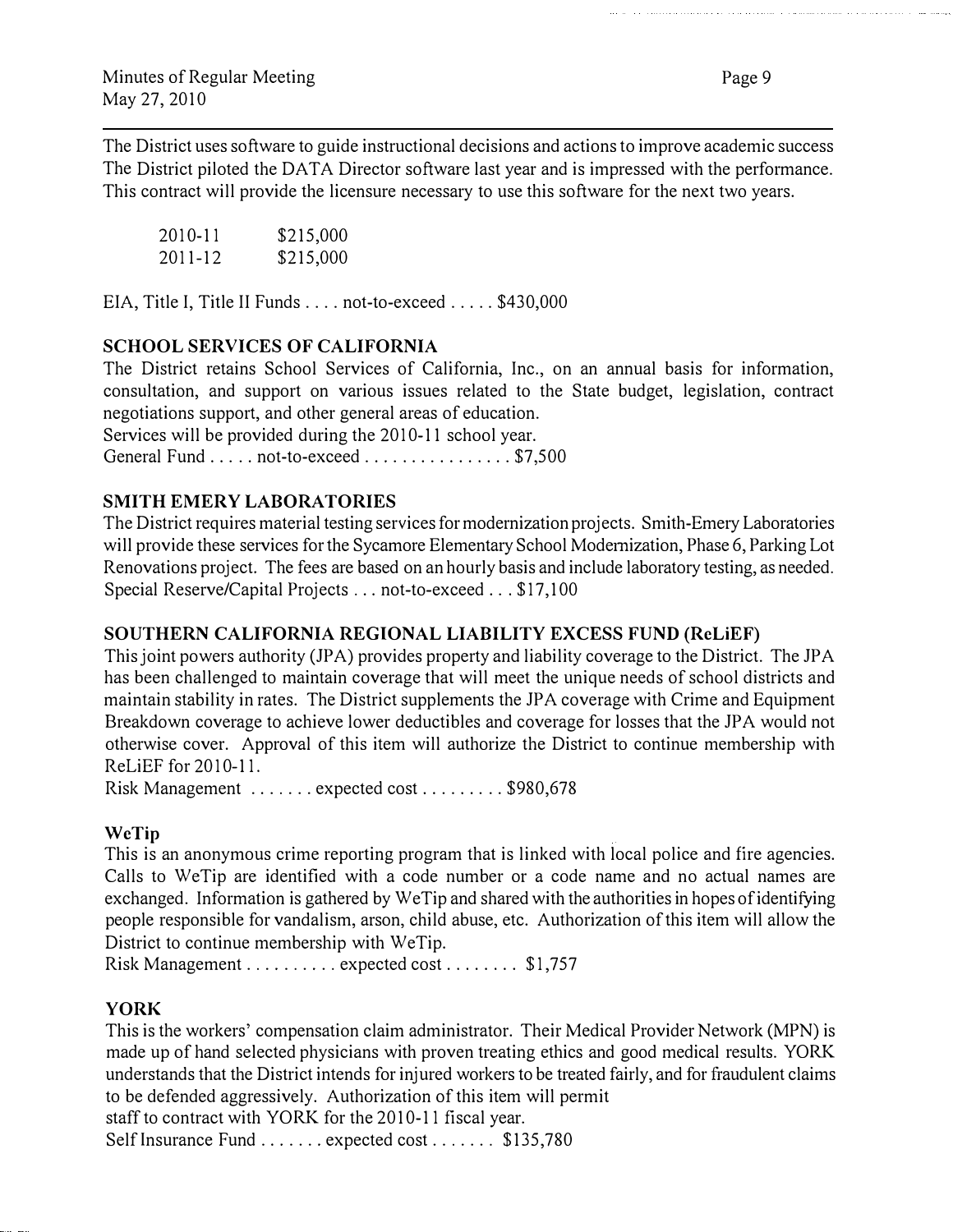#### 3D/I-DMJM (PARSONS)

The District entered into a multi-year contract with 3D/I-DMJM (Parsons) to provide program management and construction management services for the District's modernization program. This approval is for the anticipated fees for the 2010/2011 year.

Special Reserve/Capital Projects...not-to-exceed....\$1,100,000

#### Item 14.E. Resolution No. 22-09-10: 3101-11 Tax and Revenue Anticipation Issuance

The Board approved Resolution No. 22-09-10, authorizing participation in the 2010-11 South Coast Local Education Agencies Pooled Tax and Revenue Note Program. There will be an estimated net savings of \$100,000 as a result of interest earnings. See attached resolution.

#### Item 14.F. Liability Claim No. 09/10-012

The Board rejected Liability Claim No. 09/10-012.

#### Item 14.G. Personnel Report

The Board approved the attached Personnel Report.

#### Item 14.H. Declaration of Possible Need for Fully Qualified Educators- Required Annual Report

The Board approved the attached Declaration of Need for Fully Qualified Educators for the 2010-11 school year.

#### Item 14.I. Contract Services Report- Educational Services

The following contract services for Educational Services were approved:

#### COMMUNITY CARE LICENSING

The Child Care Licensing (CCL) Program administered through the California Department of Social Services, monitors child care and preschool centers in an effort to ensure that they provide a safe and healthy environment for children who are in day care and preschool programs. The Child Development Services department is currently finalizing the license application process of the Fairhaven and Jordan preschools. In order to receive the license, a physical evaluation of each facility by the CCL staff is required. The fees are based on a per site evaluation of \$440. Child Development/School Readiness .... not-to-exceed ........ \$880

#### LiNKS SIGN LANGUAGE AND INTERPRETING SERVICES

In order to effectively communicate with parents with special needs, the District will contract with LiNKS Sign Language and Interpreting Services. A sign language interpreter will be provided to communicate with eligible parents for school events occurring both during and outside of the regular school day for the 2010-11 school year.

Educational Services...........not-to-exceed..........................\$1,000

#### SANTIAGO CANYON COLLEGE-- COLLEGE FOR KIDS AND TEENS SUMMER PROGRAM

The Santiago Canyon College will conduct Summer Classes beginning June 8, 2010 until August 14, 2010. The "College For Kids and Teens Summer Program" will assist students in grades 2 through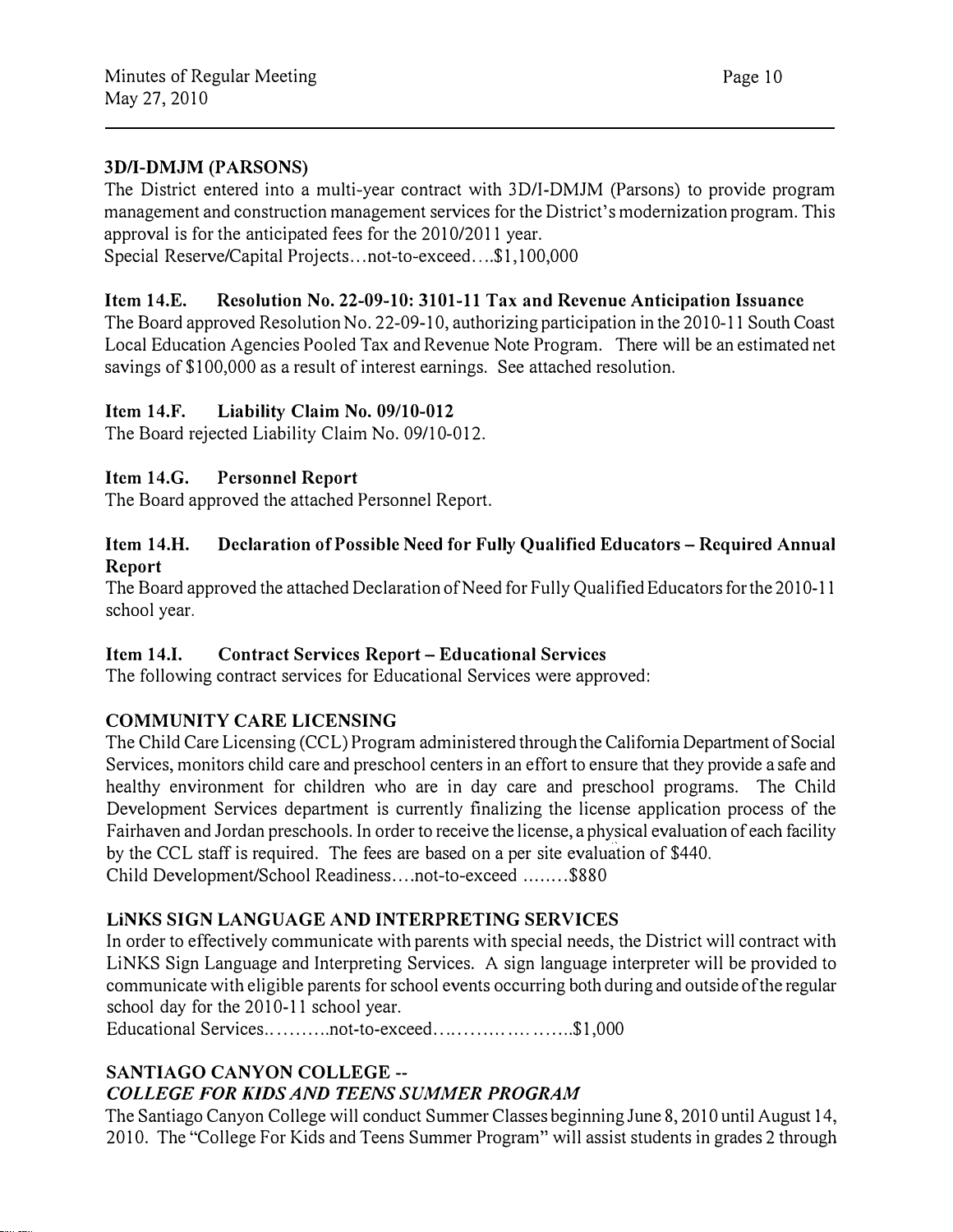12. The classes are being offered to students in the Title VII Native American Education Program who are in need of additional academic support or enrichment. The cost will vary for each subject; prices range from \$59.00 per student per class to \$159 per student per class. Cost will be funded by the Title VII Native American Education Program. Fiscal impact will be the expenditure of restricted categorical fund monies.

Title VII Native American Education Program .... not-to-exceed .......... \$4,000

# LEARNING OBJECTS

Learning Objects will provide a Campus Pack License. The license is a suite of learning applications that foster active thinking, facilitate collaboration, and expand channels for student-instructor interaction. Wikis, Blogs and Podcasts are part of the Learning Objects license that will be incorporated into Blackboard.

Educational Technology . ... not-to-exceed......................\$10,335

# SCHOOL PATHWAYS, LLC

Orange Unified School District Home School and Independent Study program will enter into a third year contract with School Pathways, *Report Writer*, a curriculum program that provides pacing guides and student assignments for students. The curriculum is aligned with District approved curriculum standards and textbooks for students enrolled in the Home School and Independent Study programs. The Report Writer will provide technical support for staff and monthly progress reports for students. This contract will be effective July  $1, 2010 -$  June 30, 2011.

Alternative Education.........not-to-exceed............................\$5,200

# BLACKBOARD, INC.

Blackboard Learning System, including the content and portal system, is a web-based course management system used to extend traditional classrooms beyond the four walls and deliver online courses, hybrid courses and traditional courses in a secure safe environment. Blackboard affords for online staff development, Professional Learning Communities and Community/School sites. Blackboard provides a work area or " virtual hard drive" where teachers/ students can store, organize, and share files in a secure environment anytime, anywhere. Blackboard Maintenance and support renewal is for the period July 1, 2010 to June 30, 2011.

Educational Technology/Microsoft Settlement Software Voucher.................\$120,500

# PROQUEST LLC

Proquest Information and Learning provides SIRS Discoverer and SIRS Researcher, an online database which provides relevant, credible full-text articles on science, social issues, history, government, the arts and humanities. The renewal subscription for SIRS Discoverer and SIRS Researcher covers the period of July I, 2010 through June 30,2011. Educational Technology . .......... not-to-exceed............................\$8,545

# Item 14.J. Study Trips

The following study trips were approved by the Board of Education:

Villa Park High School -Advanced Dance Team-Thousand Oaks, CA - August 6-8, 2010 Villa Park High School's Advanced Dance Team, under the direction of Coach Jennifer Howerton, will travel to California Lutheran University (CLU) to participate in the USA Dance Camp during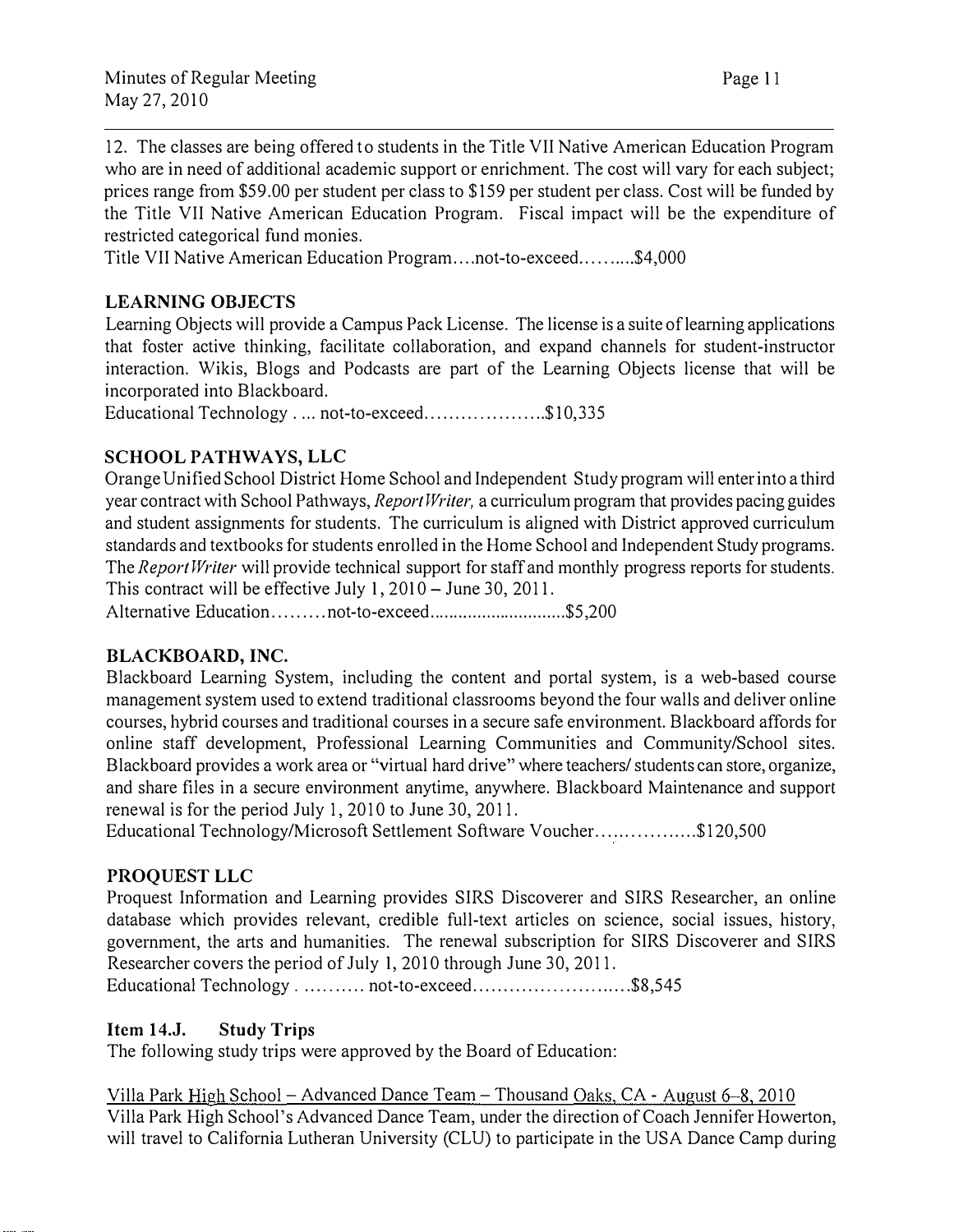summer break. Students will learn new dance routines, dance technique skills, and participate in team building activities. Students will learn skills that will be used during performances and assemblies and will be valuable to their success during the school year. Twenty female students will be accompanied by one female adult chaperone and will stay in CLU dormitories. Transportation will be provided by District bus. Total cost per student is \$345 and scholarships are available. Students will not miss any school days. A substitute is not required.

# Item 14.K. Revised Addendum to the Orange Unified School District Local Educational Agency (LEA) Plan

The Board accepted and approved the Revised Addendum to the Local Educational Agency (LEA) Plan for Orange Unified School District.

# Item 14.L. Positive Behavior Interventions and Support

The Board accepted the Positive Behavior Interventions and Support Grant funds. PBIS is a systematic framework designed to improve student behavior. This year, seven schools in Orange Unified will be awarded grants in the amount of \$8,500 each for the 2010-11 school year. The schools awarded grant funding are: Serrano, Taft, and Villa Park Elementary, Cerro Villa Middle, and Canyon, El Modena and Villa Park High Schools. The PBIS system establishes school-wide common practices to teach and reinforce pro-social behaviors while using data to monitor progress and solve campus and individual student problems with appropriate interventions.

# Item 14.M. MIND Research Institute- ST Math Program

The Board accepted the Mind Research Institute Grant funds totaling \$225,000. The MIND Research Institute's mathematics software program provides a unique math education process, which engages the learner's spatial temporal reasoning abilities to explain, understand, and solve multi-step problems. Cambridge, Esplanade, Fairhaven, Handy and Lampson Elementary schools each received a \$45,000 grant.

# Item 14.N. California Scholastic Federation (CIF 2010-11 Designation of Representatives to League

The principal of each District comprehensive high school has been selected as the school's league representative.

# Item 14.0. Expulsion of Student: Case No. 09-10-50

The Board upheld the administrative recommendation.

# Item 14.P. Expulsion of Student: Case No. 09-10-51

The Board upheld the administrative recommendation.

# Item 14.Q. Expulsion of Student: Case No. 09-10-52

The Board upheld the administrative recommendation.

# Item 14.R. Contract Services Report- Pupil Services

The Board approved the Contract Services Report- Pupil Services as follows:

# ABRAMSON AUDIOLOGY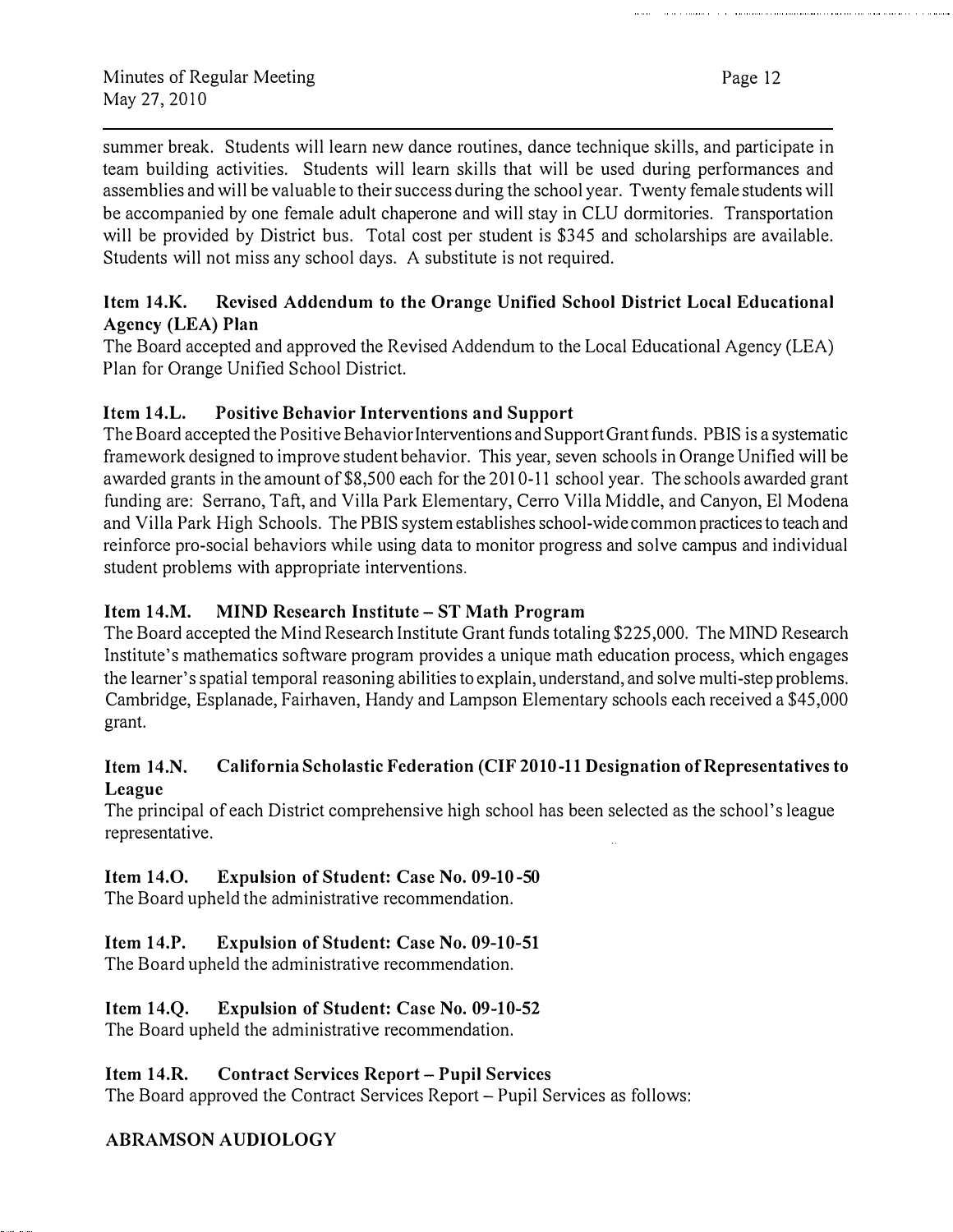Services are required to conduct assessments in central auditory processing, attend IEPs and provide classroom consultations for special education students during the 2010-11 school year. Special Education ..... not-to-exceed ............ \$7,000

## ALPHA VISTA SERVICES, INC.

Services required for the purpose of providing occupational therapy to students with special needs during the 2010-11 school year. Special Education . . . . . not-to-exceed . . . . . . . . . . \$113,000

ALPINE ACADEMY

Services required for the purpose of providing special education and/or related services to students with exceptional needs during the  $2010-11$  school year. Special Education ..... not-to-exceed .......... \$36,000

#### ALTON SCHOOL

Services required for the purpose of providing special education and/or related services to students with exceptional needs during the 2010-11 school year. Special Education . . . . . . not to exceed . . . . . . . . . . \$26,000

# APPROACH LEARNING (TEC)

Services required for the purpose of providing special education and/or related services to students with exceptional needs during the  $2010-11$  school year.

Special Education ...... not to exceed ................450,000 Ol.00-6500-0-5870-5750-1180-207-207-000

#### CAROL J. ATKINS, MA, CCC-A

Carol Atkins, Clinical Audiologist, has been requested to attend IEP for special education student. Special Education . . . . . not-to-exceed . . . . . . . . . . . . . \$220

#### ATKINSON, ANDELSON, LOYA, RUUD & ROMO

Services are required for the 2010-11 school year to assist the District in litigation of ongoing special education matters. Special Education ..... not-to-exceed .......... \$100,000

#### AUDITORY INSTRUMENTS

Services are required to repair and maintain equipment being used by the District's hearing impaired students who require access to the educational program for the 2010-11 school year. This contract will cover auditory trainers, transmitters, receivers, speakers, ceiling and team teaching sound buddy system. This also includes replacement of batteries and transducer testing and replacement. Acoustical response check is done after each repair.

Special Education ...... not-to-exceed ..............\$15,000

#### AUTISM PARTNERSHIP

Services are required for the purpose of providing behavior intervention to individuals with exceptional needs during the 2010-11 school year.

Special Education  $\dots \dots$  not to exceed  $\dots \dots$  \$62,100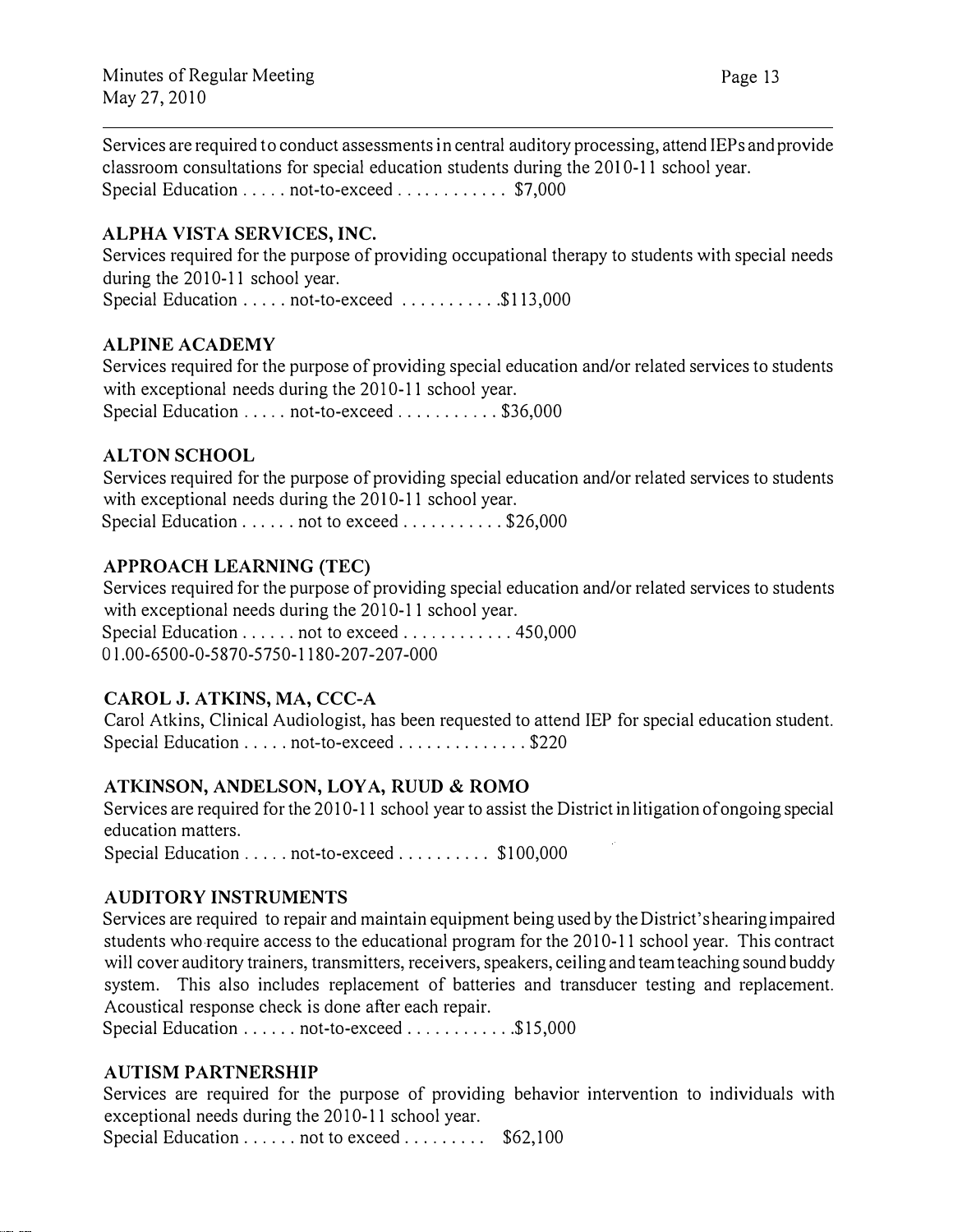#### JENNIFER BAIN

Services are required to provide behavior therapy, assessments and consultations to special education students during the 2010-11 school year. Special Education . . . . . . . not-to-exceed . . . . . . . . . \$50,000

# BLIND CHILDRENS LEARNING CENTER

Services required for the purpose of providing special education and/or related services to students with exceptional needs during the 2010-11 school year. Special Education . . . . . . not to exceed . . . . . . . . . \$180,000

#### BRAILLE CONSULTANTS, INC.

Services are required to provide assessments, consultation and direct services for special education students who are visually and multiple-impaired according to their Individual Education Plan during the 2010-11 school year.

Special Education . . . . . . not-to-exceed . . . . . . . . . . \$320,000

#### CANYON TRAVEL

Services are required to arrange travel for parents of special education students enrolled in nonpublic schools out of state during the 2010-11 school year. Special Education . . . . . . not to exceed . . . . . . . . . . . \$2,000

#### CAREER STAFF UNLIMITED

Services are required to provide occupational therapy to special education students, as required by law, during the 2010-11 school year and extended year. Special Education ..... not-to-exceed ......... \$113,000

#### CINNAMON HILLS

Services required for the purpose of providing special education and/or related services to students with exceptional needs during the 2010-11 school year. Special Education ..... not-to-exceed .......... \$100,000

#### COMPREHENSIVE EDUCATION SERVICES (ACES)

Services are required for the purpose of providing behavior intervention to individuals with exceptional needs during the 2010-11 school year. Special Education . . . . . . not to exceed . . . . . . . . . . \$1,000

#### CORE MEDICAL GROUP

Services are required to provide occupational therapy to special education students as required by law during the 2009-10 school year and extended school year. Special Education ....... not-to-exceed ......... \$12,000

#### DEVEREUX FLORIDA

Services required for the purpose of providing special education and/or related services to students with exceptional needs during the 2010-11 school year.

Special Education ..... not-to-exceed .............\$20,000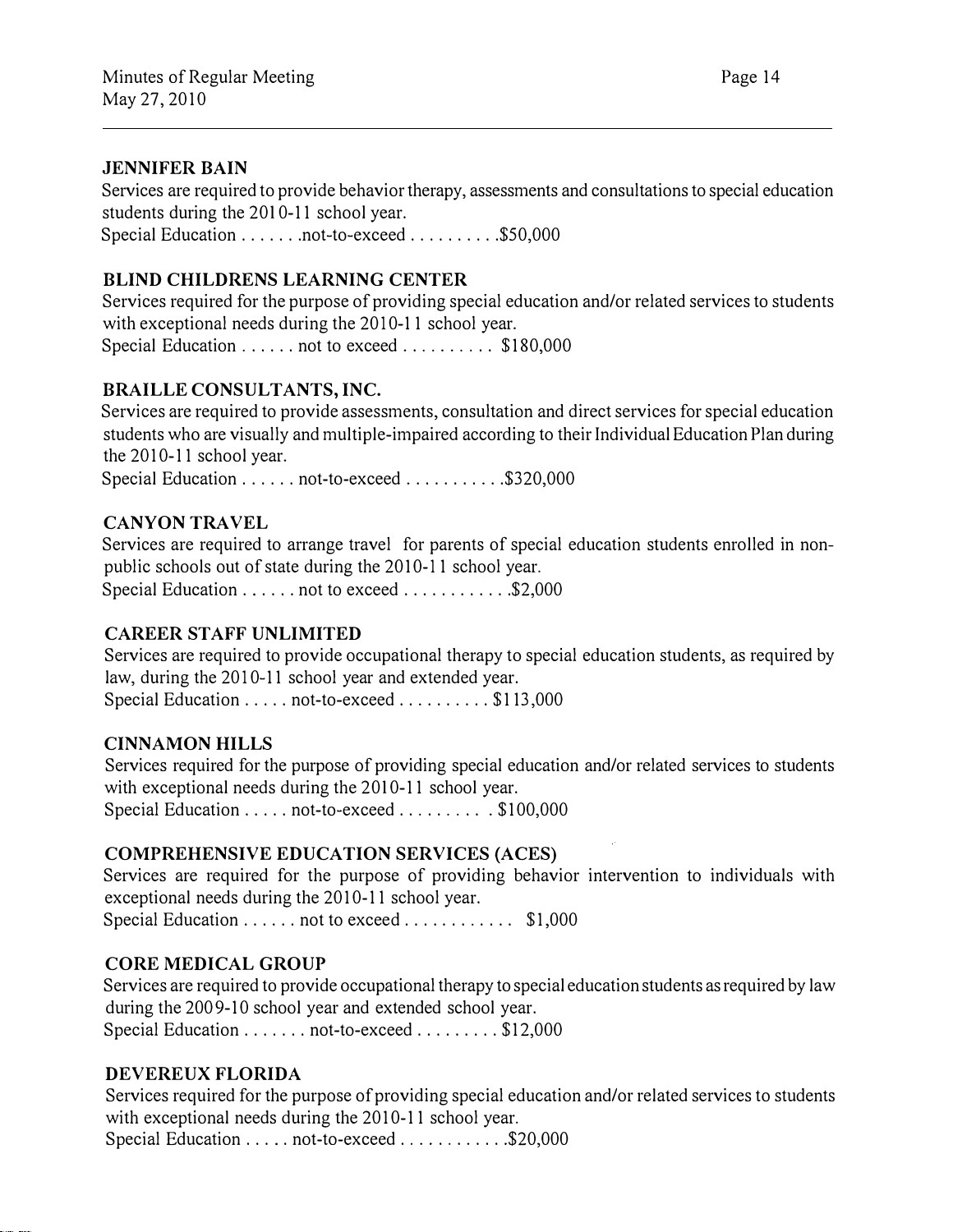#### DEVEREUX FOUNDATION-TEXAS

Services required for the purpose of providing special education and/or related services to students with exceptional needs during the 2010-11 school years. Special Education . . . . . not-to-exceed . . . . . . . . . \$170,000

#### E.C.E. 4 AUTISM

Services required for the purpose of providing special education and/or related services to students with exceptional needs during the 2010-11 school year. Special Education ...... not to exceed ............ \$275,000

## FOOTPRINTS

Services are required for the purpose of providing behavior intervention to individuals with exceptional needs during the 2010-11 school year. Special Education  $\dots \dots$  not to exceed  $\dots \dots$  \$47,000

#### FUNCTION JUNCTION

Services are required for the purpose of providing physical therapy to individuals with exceptional needs during the 2009-11 school years. Special Education . . . . . . not to exceed . . . . . . . . \$42,000

#### **GALLAGHER**

Services are required for the purpose of providing physical therapy assessments, consultation and direct services to individuals with exceptional needs during the 2010-11 school year. Special Education  $\dots \dots$  not to exceed  $\dots \dots$  \$45,000

#### GEO-ZOV

The District currently leases space located at the corner of Tustin and Meats in Orange for the Adult Transition Center. The Adult Transition Program provides opportunities for job training for special education students who have not graduated from high school with a regular diploma and receive special education services until their 22<sup>nd</sup> birthday. The 4<sup>th</sup> year of the 5-year lease will be renewed for the 2010-11 school year.

Special Education . . . . . . not to exceed . . . . . . . . . . . \$34,500

#### GOODWILL INDUSTRIES

Goodwill Industries, Assistive Technology Exchange Center, provides ongoing consultation and assessments for special education students who need assistive technology in order to access the core curriculum for the 2009-11 school years.

Special Education . . . . not to exceed . . . . . . . . . . . \$14,000

#### DR. NORA GUTRECHT

Dr. Gutrecht will provide consultation and documentation of District students receiving occupational therapy for the 2010-11 school year. State law requires a consulting physician in order to bill for the services we provide. This will be funded from generated revenue. No impact to general fund. Med-Cal Funds ..... not-to-exceed ................. \$1,000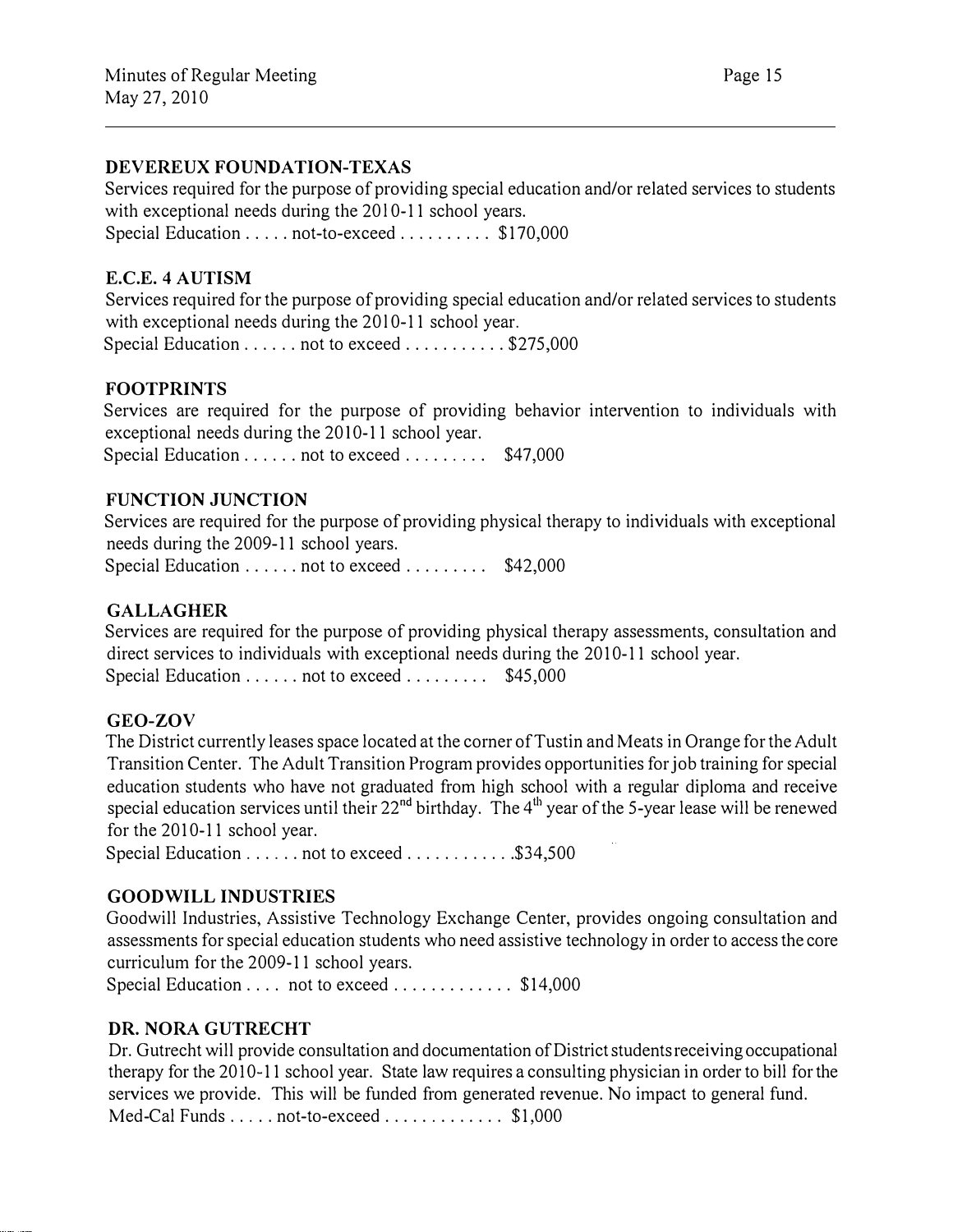#### LINDSEY HORVATH, CCC-SLP

Services are required to provide speech and language therapists for the 2010-11 school year for special education students as required by law.

Special Education ......not-to-exceed .............. \$104,000

#### HBIC (HELP FOR BRAIN INJURED CHILDREN)

# DBA: THE CLETA HARDER DEVELOPMENTAL SCHOOL

Services are required for the purpose of providing special education and/or related services to individuals with exceptional needs during the 2010-11 school year. Special Education . . . . . . . . not to exceed . . . . . . . . \$55,000

# VICTOR S. HEMPHILL

Services required for transcription of school work for visually impaired special education students during the 2010-11 school year.

Special Education . . . . . not-to-exceed . . . . . . . . . . . \$10,000

#### DEBRA L. JACKSON

Services required to provide special education and/or related services to visually impaired students during the  $2010-11$  school year.

Special Education ..... not-to-exceed ............ \$60,000

#### THANH NHAN LAC LY

Services required for transcription of school work for visually impaired special education students during the 2010-11 school year.

Special Education ..... not-to-exceed ........... \$20,000

#### MARDAN CENTER FOR EDUCATIONAL THERAPY

Services required for the purpose of providing special education and/or related services to students with exceptional needs during the 2010-11 school year. Special Education ....... not-to-exceed ........ \$300,000

#### **MAXIM HEALTHCARE**

Maxim Healthcare will provide continuous nursing services to ventilator-dependent and severely medically fragile students during the school day for the 2010-11 school year. Special Education ...... not to exceed ..............\$50,000

#### MICHIGAN BRAILLE TRANSCRIBING

Services are required to transcribe student textbooks into Braille for visually impaired students during the 2010-11 school year.

Special Education . . . . . . . . not to exceed . . . . . . . . . \$8,000

#### NEWPORT SPEECH & LANGUAGE

Services are required to provide a speech and language therapist for special education students, as required by law, during the 2010-11 school year. Special Education ..... not-to-exceed ........... \$105,000

#### OAK GROVE/JACK WEAVER SCHOOL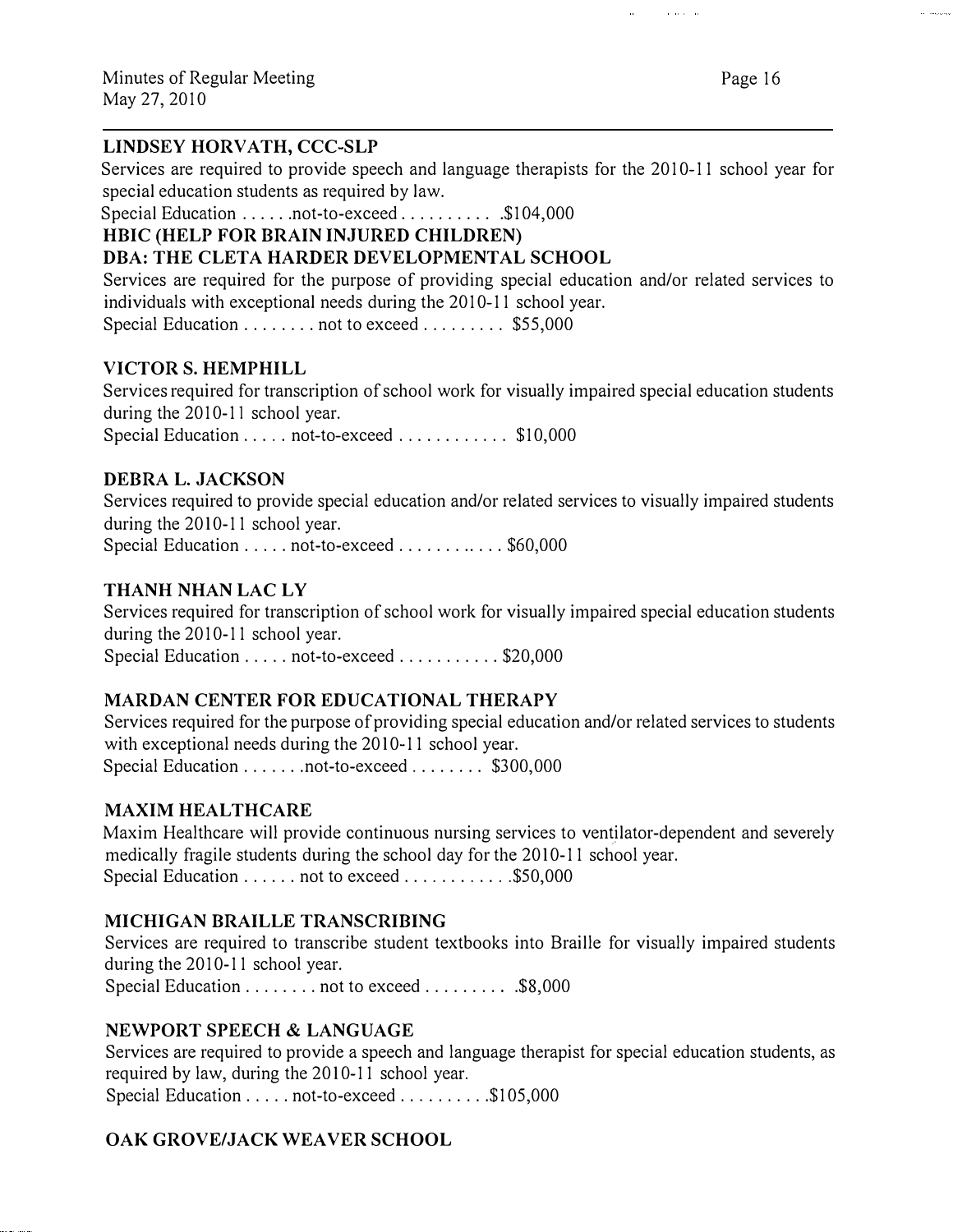Services are required for the purpose of providing special education and/or related services to individuals with exceptional needs during the 2010-11 school year. Special Education ......... not to exceed .......... \$28,000

#### ORALINGUA SCHOOL FOR HEARING IMPAIRED

Services required for the purpose of providing special education and/or related services to students with exceptional needs during the 2010-11 school year. Special Education ...... not to exceed ........... \$65,000

#### ORANGE COUNTY DEPARTMENT OF EDUCATION (OCDE)

The Orange County Department of Education provides oversight and training for obtaining Medi-Cal federal reimbursement funds through the Medi-Cal Administrative Activities (MAA) Program. The agency fee includes a state participation fee, determined each year by the California Department of Health Services, and a service fee of 5% of the generated revenue. MediCal Funds ....... estimated fees ..............\$10,000

#### PARADIGM HEALTHCARE

The Paradigm Healthcare Agency conducts the data collection and billing system for obtaining Medi-Cal federal reimbursement funds for school health services currently provided to Medi-Cal eligible students by the school nurses, psychologists, and speech therapists. Payment is based solely on revenue generated by Medi-Cal billing and does not encumber existing district funds. MediCal Funds . . . . . . not-to-exceed . . . . . . . . . . . . 300,000

#### PARKER & COVERT, LLP

Services are required for the 2010-11 school year to assist the District in litigation of ongoing special education matters.

Special Education ...... not-to-exceed ........ . \$150,000

#### DR. ROBERT PATTERSON

The professional services of Dr. Robert Patterson, licensed psychologist, are required to provide evaluation and assessment of special education students for the Pupil Services Department during the 2010-11 school year, on an as-needed monthly basis.

Special Education ..... not-to-exceed ............. \$10,000

#### PROVIDENCE SPEECH

The services of Providence Speech and Hearing Center are required for the purpose of providing assessments, consultation and direct services to individuals with exceptional needs during the 2010-Il school year.

Special Education . . . . . . not to exceed . . . . . . . . . \$2,000

#### JUDY PRUNTY

Services are required for transcription of school work for visually impaired special education students during the 2009-10 school year.

Special Education . . . . . . . . not to exceed . . . . . . . . . \$1,500

#### PYRAMID AUTISM

and an area of the same of the contract of the commutes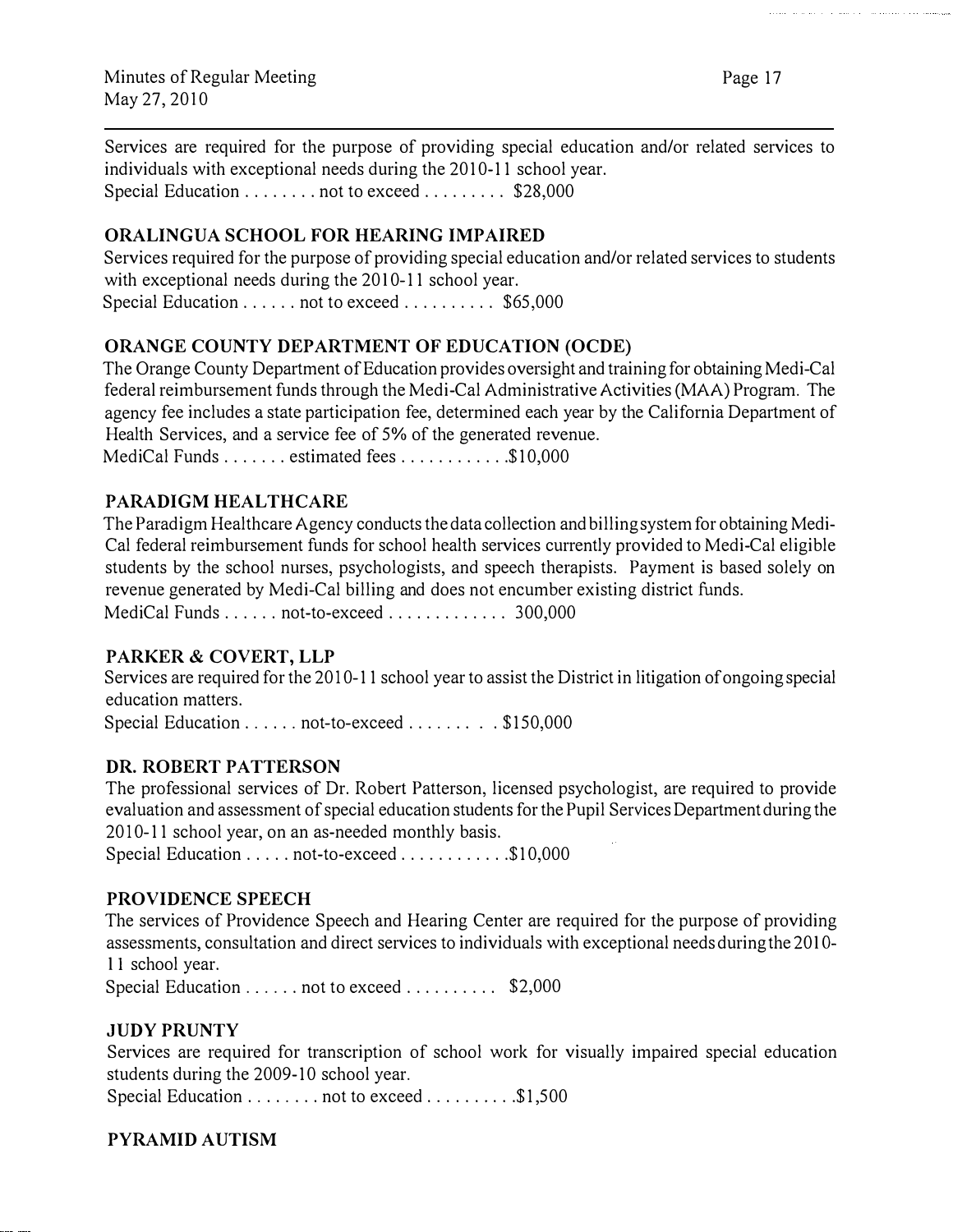Services required for the purpose of providing special education and/or related services to students with exceptional needs during the 2010-11 school year. Special Education . . . . . . not to exceed . . . . . . . . . \$50,000

#### ROBYN RAKOV, O.D.

Services required to provide vision therapy, assessments and consultation to students with special needs during the 2010-11 school year. Special Education ..... not-to-exceed ..............\$4,000

#### RECORDINGS FOR THE BLIND AND DYSLEXIC

Recordings for the Blind and Dyslexic provide textbooks on compact disc. The annual membership allows the District to borrow these materials as needed for our visually impaired students during the 2010-11 school year.

Special Education . . . . . not-to-exceed . . . . . . . . . . . . \$500

#### REHABILITATION INSTITUTE OF ORANGE

Services are required for the purpose of providing physical therapy to individuals with exceptional needs during the 2010-11 school year. Special Education ...... not to exceed ........... \$12.000

#### ROSSIER PARK

Services required for the purpose of providing special education and/or related services to students with exceptional needs during the 2010-11 school year. Special Education ...... not to exceed ............ \$175,000

#### RUSSO, FLECK & ASSOCIATES

Services are required for the purpose of providing occupational and/or physical therapy assessments, consultation and direct services to individuals with exceptional needs during the 2010-11 school year.

Special Education . . . . . . not to exceed . . . . . . . . \$85,000

#### JULIE BERG RYAN, O.D.

Services are required to conduct visual therapy for special education students during the 2010-11 school year.

Special Education ..... not-to-exceed ............. \$4,000

#### THE SAFETY CONNECTION

Services are needed to provide first aid/CPR training to Health Services employees during the 2010-Il school year. MediCal Funds . . . . . not-to-exceed . . . . . . . . . . . . . . \$2,000

#### SAGE BEHAVIOR SERVICES

Services are required for the purpose of providing behavior intervention to individuals with exceptional needs during the 2010-11 school year.

Special Education . . . . . . . . not to exceed . . . . . . . . . \$58,100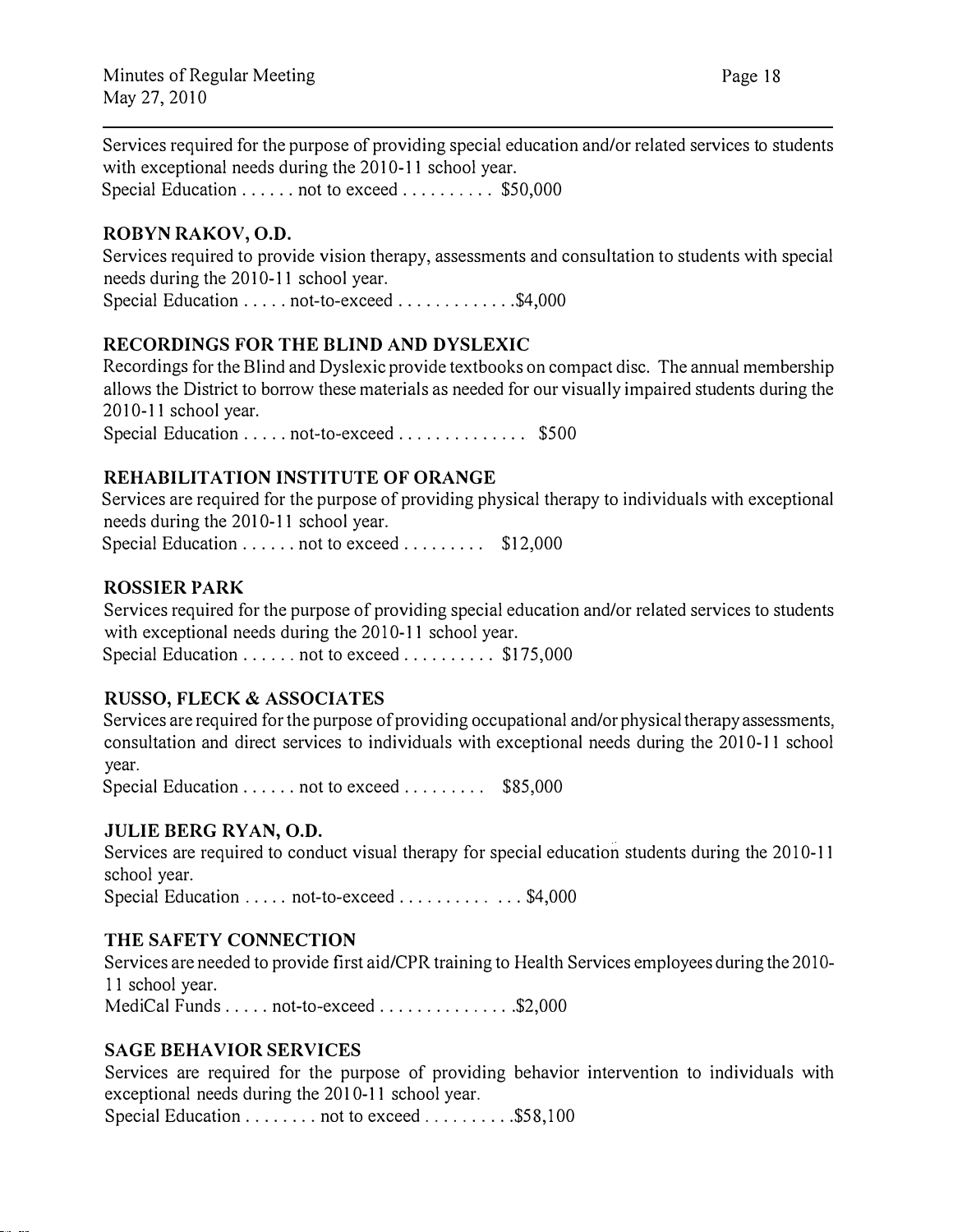# SAN JOAQUIN COUNTY OF EDUCATION

One year renewal for Special Education Information System (SEIS), an intemet-based system for the collection, storage and use of data pertaining to special education students, designed for teachers to use in developing their Individual Education Plans (IEPs) during the 2010-11 school year. Special Education ...... not-to-exceed ..............\$15,400

# LEANN SCHOUTEN

Services are required for the purpose of providing speech assessments, consultation and direct services to individuals with exceptional needs during the 2010-11 school year. Special Education ...... not to exceed ............ \$32,000

SHILOH TREATMENT

Services required for the purpose of providing special education and/or related services to students with exceptional needs during the 2010-11 school year. Special Education ...... not to exceed ........... \$110,000

# LARRY M. SIMMONS HIGH SCHOOL

Services are required to provide special education and/or related services to individuals with exceptional needs during the 2010-11 school year. Special Education ......... not to exceed ........ \$45,000

# SOUTH COAST THERAPY

Services are required to provide occupational and physical therapy to special education students during the 2010-11 school year.

Special Education ......... not to exceed .......... \$13,000

# SO. CALIFORNIA COLLEGE OF OPTOMETRY

Services are needed to provide assessments, consultation and direct services for special education students during the 2010-11 school year.

Special Education ...... not-to-exceed ............ \$4,000

# SO. CALIFORNIA SENSORY SCREENING

Southern California Sensory Screening is an accredited agency assisting school districts with statemandated vision and hearing screenings. District school nurses will be responsible for the follow up with all children who do not pass the initial vision or hearing screening for the 2010-11 school year. MediCal Funds . . . . . . not-to-exceed . . . . . . . . . . . . \$35,000

# SPECIAL EDUCATION STUDENT #247734

As the result of an Individualized Education Program (IEP), the District agrees to reimburse the parents of a special education student for educational related mileage during the 2010-11 school year. Special Education ..... not-to-exceed ............ \$8,400

# SPECIAL EDUCATION STUDENT #255061

As the result of an IEP, the District agrees to reimburse the parents of a special education student for educational related expenses for the 2010-11 school year, upon presentation of documentation. Special Education ...... not-to-exceed .............\$28,000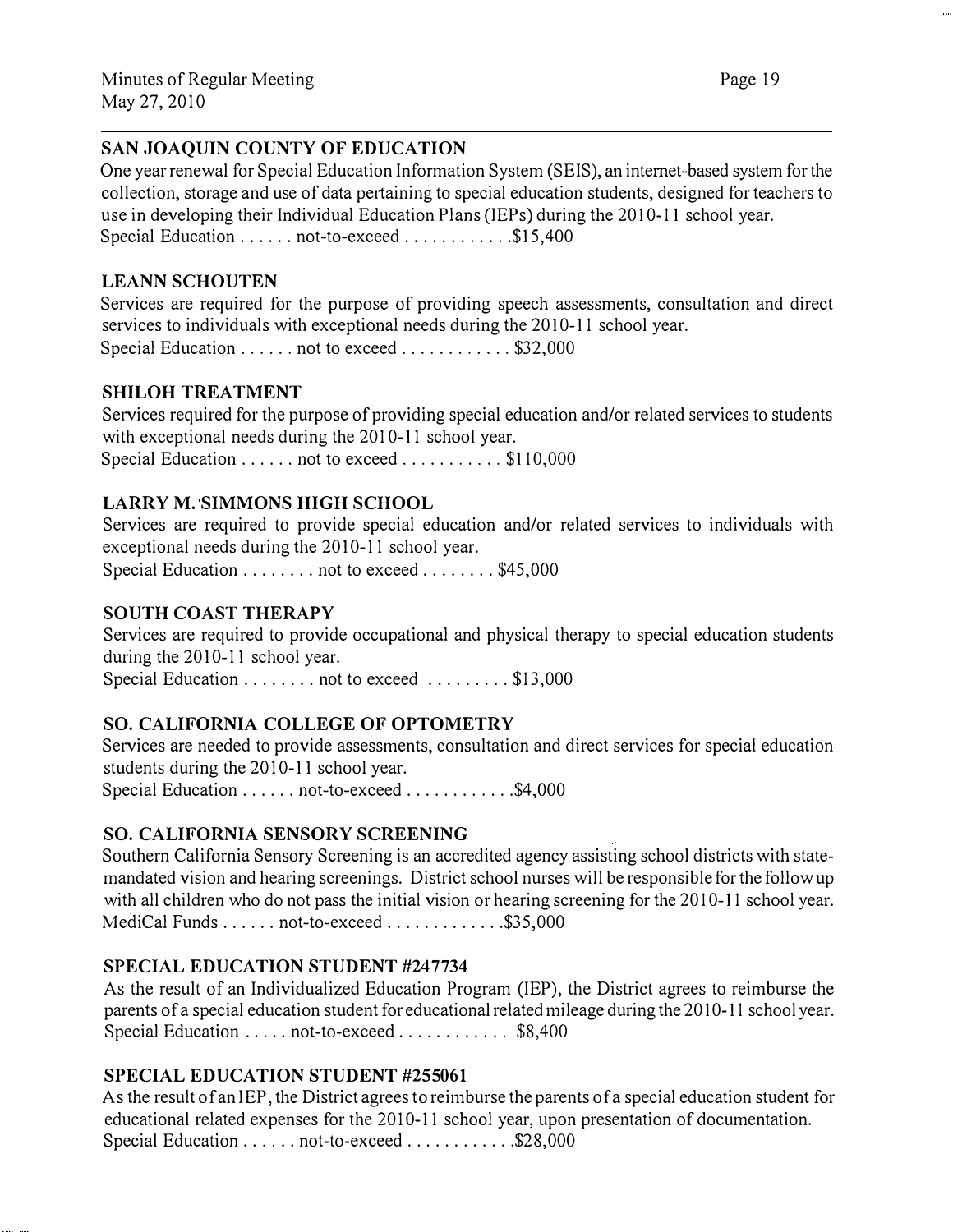Ol.00-6500-0-5871-5770-1190-207-207-000

# SPECIAL EDUCATION STUDENT #265233

As the result of an Individualized Education Program (IEP), the District agrees to reimburse the parents of a special education student for educational related mileage during the 2010-11 school year. Special Education ..... not-to-exceed .............. \$6,000

# SPECIAL EDUCATION STUDENT #305601

As the result of an Individualized Education Program (IEP), the District agrees to reimburse the parents of a special education student for educational related mileage during the 2010-11 school year. Special Education ..... not-to-exceed .............. \$5,000

#### SPECIAL EDUCATION STUDENT #312455

As the result of an Individualized Education Program (IEP), the District agrees to reimburse the parents of a special education student for educational related mileage during the 2010-11 school year. Special Education ..... not-to-exceed .............. \$6,700

#### SPECIAL EDUCATION STUDENT #339628

As the result of a settlement agreement, the District will reimburse the parents of a special education student for attorney fees and costs upon presentation of itemized billing statements and proof of payment.

Special Education ..... not-to-exceed .............. \$1,500

#### SPECIAL EDUCATION STUDENT #362681

As the result of an Individualized Education Program (IEP), the District agrees to reimburse the parents of a special education student for educational related mileage during the 2010-11 school year. Special Education ..... not-to-exceed ............... \$5,000

#### SPEECH LANGUAGE DEVELOPMENT CENTER

Services required for the purpose of providing special education and/or related services to students with exceptional needs during the 2010-11 school year. Special Education . . . . . . not to exceed . . . . . . . . . \$300,000

#### STEPPING STONES THERAPY

Services are required to provide speech and language and occupational therapy services to special education students, as required by law, during the 2009-11 school year and extended years. Special Education ...... not-to-exceed .......... \$238,000

#### SUNBELT STAFFING SOLUTIONS

Services are required to provide occupational therapy to special education students as required by law during the 2010-11 school year.

Special Education ........ not to exceed ......... \$115,000

#### JANE VOGEL

Services are required for the purpose of providing special education and/or related services to individuals with exceptional needs during the 2009-11 school years.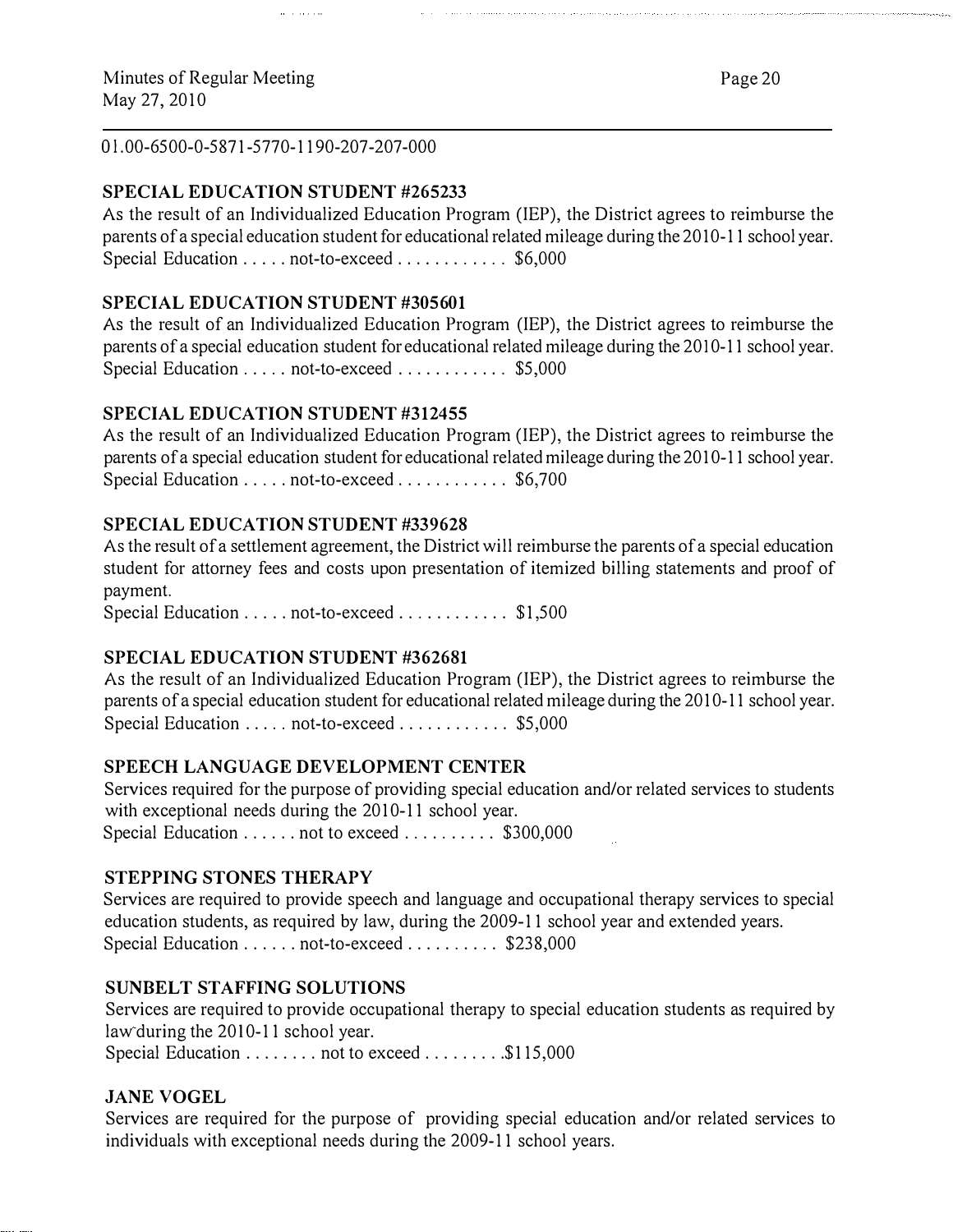Special Education ..... not-to-exceed ......... \$40,000

#### YELLOWSTONE ACADEMY

Services are required for the purpose of providing special education and/or related services to students with exceptional needs during the 2010-11 school year. Special Education ..... not-to-exceed ...............\$50,000

#### Item 14.S. Orange Unified SELPA- S.U.C.S.E.S.S. Project

The Board approved the 2010-11 Orange Unified SELPA-S.U.C.S.E.S.S. Project.

#### Item 14.T. Memorandum of Understanding between Santa Ana Unified School District and the Orange Unified School District

The Board authorized the District to enter into the Memorandum of Understanding between Santa Ana Unified School District and the Orange Unified School District for the provision of educational services to individual deaf and hard of hearing pupils who reside in the Orange Unified School District.

#### Item 14.U. Request to Change Board Meeting Date

Pulled for discussion and separate action. See Motion No. 93.

#### Item 14.V. District Membership in Associations

The Board authorized membership for the District in associations and organizations, including but not limited to, those listed below for the 2010-11 school year:

- American Association of School Administrators
- Association of California School Administrators
- Association for Supervision and Curriculum Development
- California Association of Suburban School Districts
- California Association of School Business Officials
- California Association of School Psychologists
- California Association of School Transportation Officials
- California Institute for School Improvement
- California Interscholastic Federation
- California School Boards Association
- California Schools Public Relations Association
- California Latino School Board Member Association
- Coalition for Adequate School Housing
- Coalition for Adequate Funding for Disabled Children
- College Board
- **EDSOURCE**
- National Association of Latino Elected Officials
- National Association of Secondary School Principals
- National Association of School Psychologists
- National Fire Protection Association
- National Junior Honor Society
- National Safety Council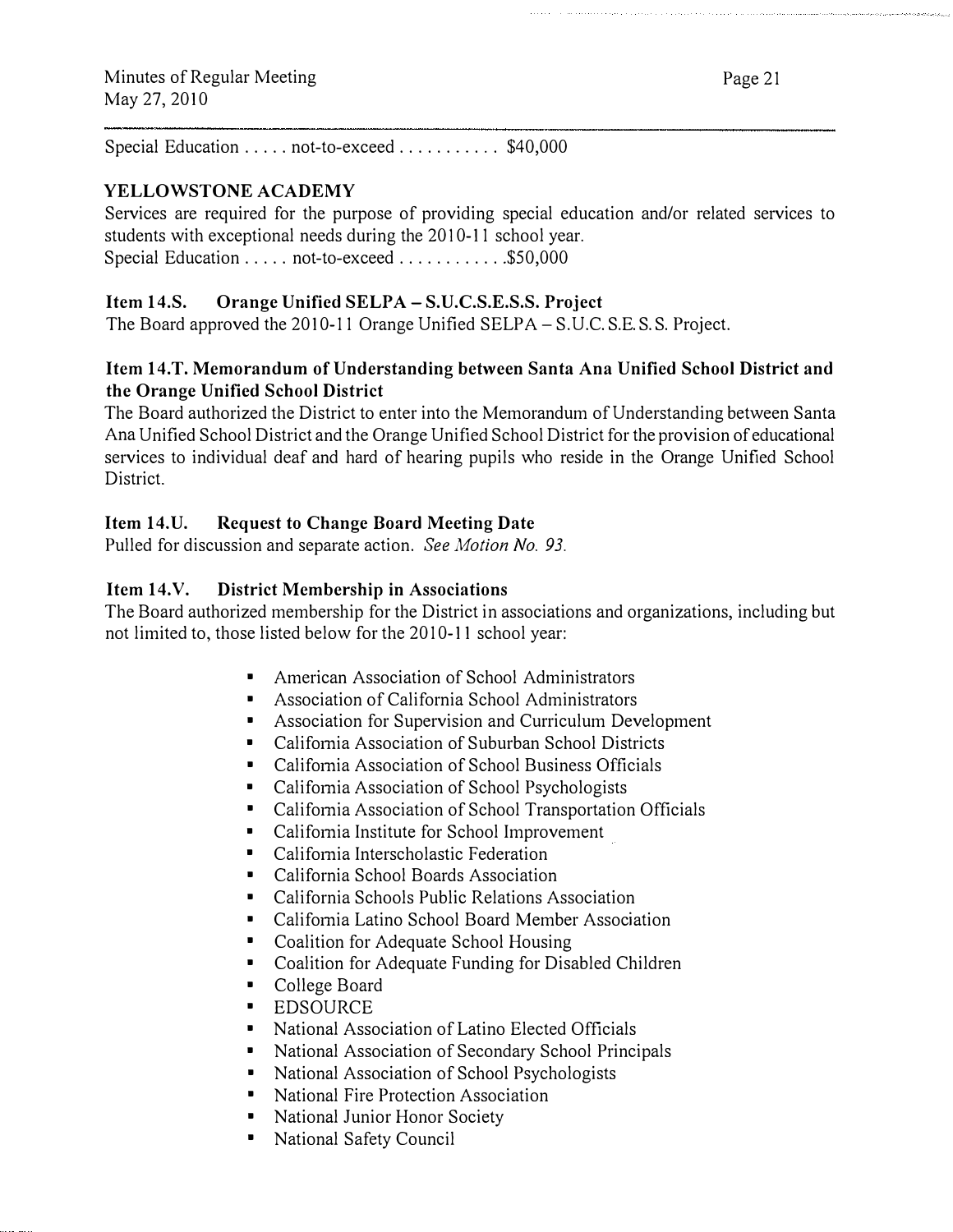- National School Boards Association
- Orange County School Boards Association
- Orange Rotary Club
- Special Education Local Plan Area

Item 14.W. Professional Conference Attendance by Board Members and Superintendent The Board approved conference attendance for Board members and the Superintendent at meetings, workshops, and conferences offered by, but not limited to, the organizations listed below for the 2010-11 school year:

- American Association of School Administrators
- Association of California School Administrators
- California Latino School Board Member Association
- California City School Superintendents
- California School Boards Association
- California State Department of Education
- Comprehensive Legislation Update on Education
- County Departments of Education (Orange, Los Angeles, Riverside, San Bernardino, and San Diego)
- National Association of Latino Elected & Appointed Officials
- National School Boards Association
- Orange County School Boards Association
- Orange Rotary Club
- Parent Teacher Associations
- School Services of California
- School Employers Association
- Suburban Schools Superintendents

#### PULLED ITEM

#### Item 14.U. Request to Change Board Meeting Date

Due to scheduling conflicts, it is requested that the July 22<sup>nd</sup> Board of Education meeting be moved to July 29, 2010. Mrs. Moffat noted that she is out of town on July 29<sup>th</sup> attending meetings and will try to get back on time for the meeting, but may be late.

#### Motion No. 94

It was moved by Mrs. Moffat, seconded by Dr. Deligianni and carried by a vote of 6-0-1 (Absent: Wayland) to approve moving the July 22 meeting to July 29, 2010.

# 15. PUBLIC COMMENT: Non-Agenda Items

None